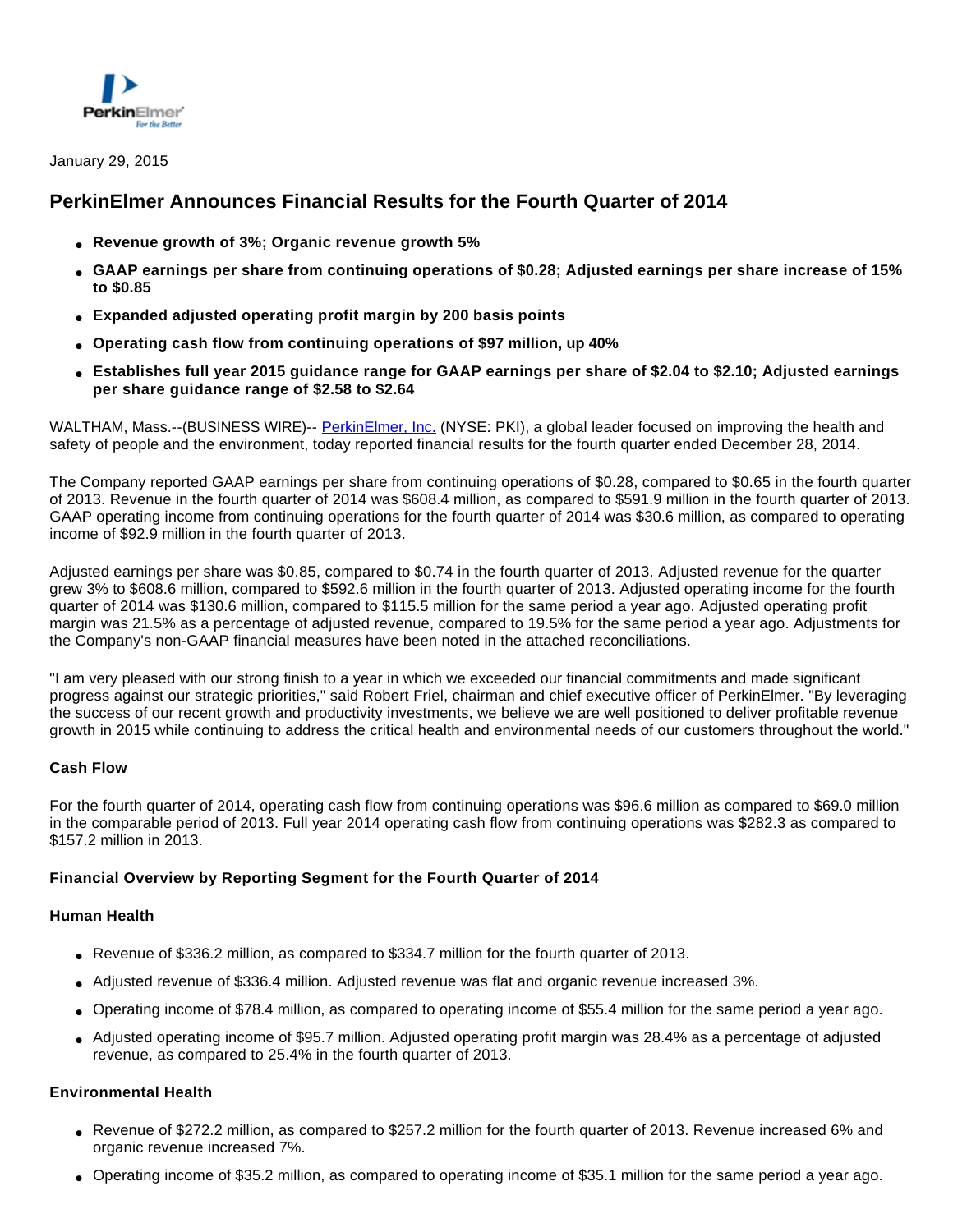• Adjusted operating income of \$43.2 million. Adjusted operating profit margin was 15.9% as a percentage of revenue, as compared to 15.9% in the fourth quarter of 2013.

## **Financial Guidance - Full Year 2015**

For the full year 2015, the Company forecasts GAAP earnings per share from continuing operations in the range of \$2.04 to \$2.10 and on a non-GAAP basis, which is expected to include the adjustments noted in the attached reconciliation, adjusted earnings per share of \$2.58 to \$2.64. The guidance assumes that the stronger US dollar will negatively impact earnings per share for 2015 by approximately \$0.15.

## **Conference Call Information**

The Company will discuss its fourth quarter results and its outlook for business trends in a conference call on January 29, 2015 at 5:00 p.m. Eastern Time (ET). To access the call, please dial (617) 614-3472 prior to the scheduled conference call time and provide the access code 36880834.

A live audio webcast of the call will be available on the [Investor](http://cts.businesswire.com/ct/CT?id=smartlink&url=http%3A%2F%2Fwww.perkinelmer.com%2Fcorporate%2Finvestors%2F&esheet=51026641&newsitemid=20150129006460&lan=en-US&anchor=Investor&index=2&md5=11d6dc708ea4d8a01cdb72840bc7460c) section of the Company's Web site[, www.perkinelmer.com.](http://cts.businesswire.com/ct/CT?id=smartlink&url=http%3A%2F%2Fwww.perkinelmer.com&esheet=51026641&newsitemid=20150129006460&lan=en-US&anchor=+www.perkinelmer.com&index=3&md5=b089674e15e1bc5e1da85dcb96a64b5d) Please go to the site at least 15 minutes prior to the call in order to register, download, and install any necessary software. An archived version of the webcast will be posted on the Company's Web site for a two week period beginning approximately two hours after the call.

### **Use of Non-GAAP Financial Measures**

In addition to financial measures prepared in accordance with generally accepted accounting principles (GAAP), this earnings announcement also contains non-GAAP financial measures. The reasons that we use these measures, a reconciliation of these measures to the most directly comparable GAAP measures, and other information relating to these measures are included below following our GAAP financial statements.

## **Factors Affecting Future Performance**

This press release contains "forward-looking" statements within the meaning of the Private Securities Litigation Reform Act of 1995, including, but not limited to, statements relating to estimates and projections of future earnings per share, cash flow and revenue growth and other financial results, developments relating to our customers and end-markets, and plans concerning business development opportunities and divestitures. Words such as "believes," "intends," "anticipates," "plans," "expects," "projects," "forecasts," "will" and similar expressions, and references to guidance, are intended to identify forward-looking statements. Such statements are based on management's current assumptions and expectations and no assurances can be given that our assumptions or expectations will prove to be correct. A number of important risk factors could cause actual results to differ materially from the results described, implied or projected in any forward-looking statements. These factors include, without limitation: (1) markets into which we sell our products declining or not growing as anticipated; (2) fluctuations in the global economic and political environments; (3) our failure to introduce new products in a timely manner; (4) our ability to execute acquisitions and license technologies, or to successfully integrate acquired businesses and licensed technologies into our existing business or to make them profitable, or successfully divest businesses; (5) our failure to adequately protect our intellectual property; (6) the loss of any of our licenses or licensed rights; (7) our ability to compete effectively; (8) fluctuation in our quarterly operating results and our ability to adjust our operations to address unexpected changes; (9) significant disruption in third-party package delivery and import/export services or significant increases in prices for those services; (10) disruptions in the supply of raw materials and supplies; (11) the manufacture and sale of products exposing us to product liability claims; (12) our failure to maintain compliance with applicable government regulations; (13) regulatory changes; (14) our failure to comply with healthcare industry regulations; (15) economic, political and other risks associated with foreign operations; (16) our ability to retain key personnel; (17) significant disruption in our information technology systems; (18) our ability to obtain future financing; (19) restrictions in our credit agreements; (20) our ability to realize the full value of our intangible assets; (21) significant fluctuations in our stock price; (22) reduction or elimination of dividends on our common stock; and (23) other factors which we describe under the caption "Risk Factors" in our most recent quarterly report on Form 10-Q and in our other filings with the Securities and Exchange Commission. We disclaim any intention or obligation to update any forward-looking statements as a result of developments occurring after the date of this press release.

### **About PerkinElmer**

PerkinElmer, Inc. is a global leader focused on improving the health and safety of people and the environment. The Company reported revenue of approximately \$2.2 billion in 2014, has about 7,700 employees serving customers in more than 150 countries, and is a component of the S&P 500 Index. Additional information is available through 1-877-PKI-NYSE, or at [www.perkinelmer.com.](http://cts.businesswire.com/ct/CT?id=smartlink&url=http%3A%2F%2Fwww.perkinelmer.com&esheet=51026641&newsitemid=20150129006460&lan=en-US&anchor=www.perkinelmer.com&index=4&md5=8908a7e85407384f6da2d849071d262d)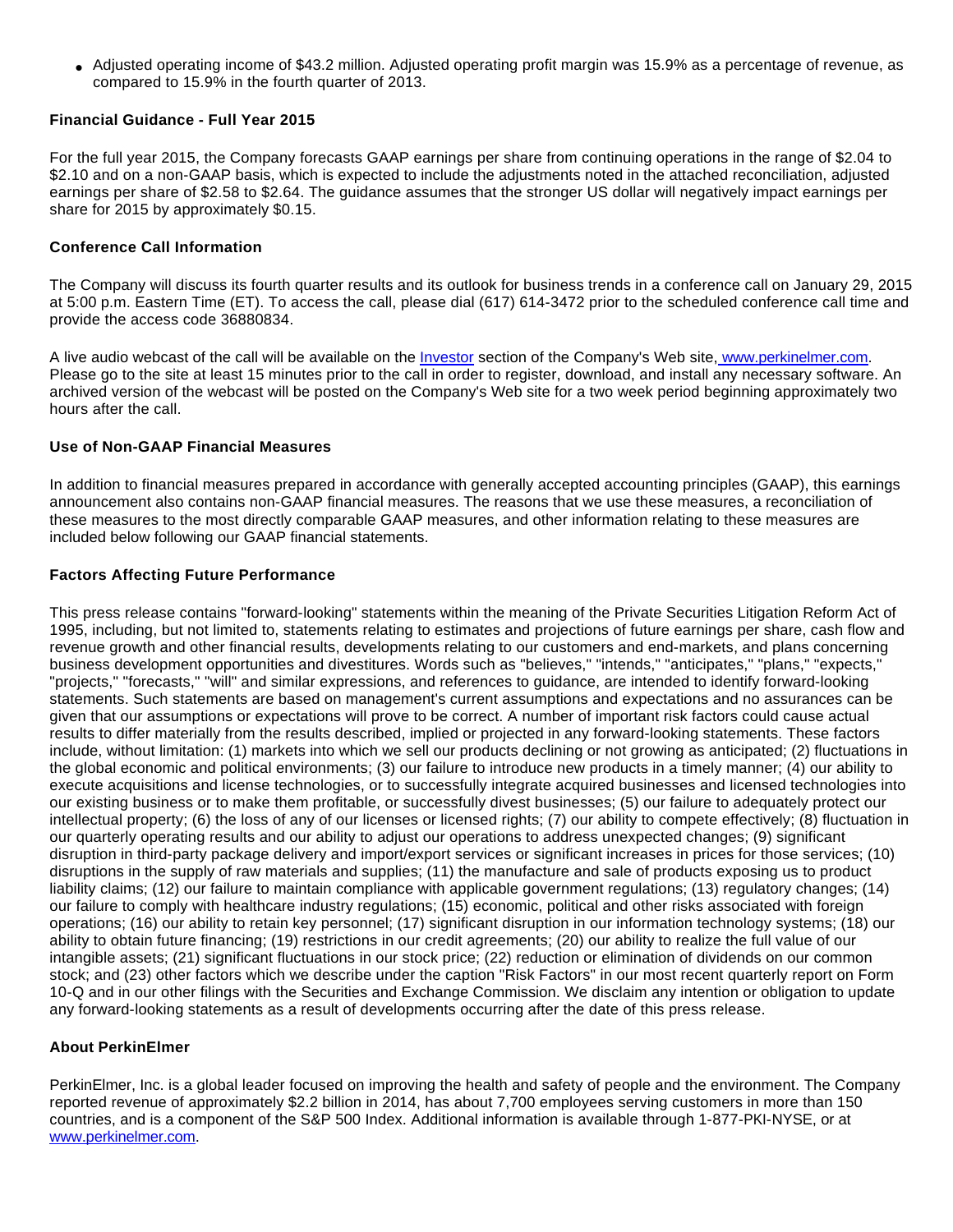## **PerkinElmer, Inc. and Subsidiaries CONSOLIDATED INCOME STATEMENTS**

|                                                                                                                         | <b>Three Months Ended</b><br><b>Twelve Months Ended</b> |                                    |    |                         |                                    |                         |    |                         |  |
|-------------------------------------------------------------------------------------------------------------------------|---------------------------------------------------------|------------------------------------|----|-------------------------|------------------------------------|-------------------------|----|-------------------------|--|
| (In thousands, except per share data)                                                                                   |                                                         | <b>December</b><br><b>December</b> |    |                         | <b>December</b><br><b>December</b> |                         |    |                         |  |
|                                                                                                                         |                                                         | 28 <sub>1</sub><br>2014            |    | 29 <sub>1</sub><br>2013 |                                    | 28 <sub>1</sub><br>2014 |    | 29 <sub>1</sub><br>2013 |  |
| <b>Revenue</b>                                                                                                          | \$                                                      | 608,390                            | \$ | 591,870                 | \$                                 | 2,237,219               | \$ | 2,157,586               |  |
| Cost of revenue                                                                                                         |                                                         | 330,788                            |    | 315,100                 |                                    | 1,232,611               |    | 1,181,444               |  |
| Selling, general and administrative expenses                                                                            |                                                         | 216,648                            |    | 140,883                 |                                    | 659,335                 |    | 581,898                 |  |
| Research and development expenses                                                                                       |                                                         | 30,966                             |    | 32,588                  |                                    | 121,141                 |    | 132,400                 |  |
| Asset impairment                                                                                                        |                                                         |                                    |    | 158                     |                                    |                         |    | 158                     |  |
| Restructuring and contract termination charges, net                                                                     |                                                         | (579)                              |    | 10,211                  |                                    | 13,390                  |    | 33,892                  |  |
| Operating income from continuing operations                                                                             |                                                         | 30,567                             |    | 92,930                  |                                    | 210,742                 |    | 227,794                 |  |
| Interest income                                                                                                         |                                                         | (292)                              |    | (362)                   |                                    | (667)                   |    | (650)                   |  |
| Interest expense                                                                                                        |                                                         | 9,063                              |    | 14,614                  |                                    | 36,270                  |    | 49,924                  |  |
| Other expense, net                                                                                                      |                                                         | 1,149                              |    | 12,613                  |                                    | 5,536                   |    | 14,836                  |  |
| Income from continuing operations, before income taxes                                                                  |                                                         | 20,647                             |    | 66,065                  |                                    | 169,603                 |    | 163,684                 |  |
| (Benefit from) provision for income taxes                                                                               |                                                         | (10, 667)                          |    | (7, 390)                |                                    | 8,437                   |    | (10, 583)               |  |
| Income from continuing operations                                                                                       |                                                         | 31,314                             |    | 73,455                  |                                    | 161,166                 |    | 174,267                 |  |
| Loss from discontinued operations, before income taxes<br>Gain (loss) on disposition of discontinued operations, before |                                                         | (754)                              |    | (8, 249)                |                                    | (4,959)                 |    | (10, 352)               |  |
| income taxes<br>Benefit from income taxes on discontinued operations and                                                |                                                         | 121                                |    | (2, 267)                |                                    | (260)                   |    | (1, 810)                |  |
| dispositions                                                                                                            |                                                         | (106)                              |    | (3,934)                 |                                    | (1, 831)                |    | (5, 107)                |  |
| Loss from discontinued operations and dispositions                                                                      |                                                         | (527)                              |    | (6, 582)                |                                    | (3,388)                 |    | (7,055)                 |  |
| <b>Net income</b>                                                                                                       | \$                                                      | 30,787                             | \$ | 66,873                  | \$                                 | 157,778                 | \$ | 167,212                 |  |
| <b>Diluted earnings per share:</b>                                                                                      |                                                         |                                    |    |                         |                                    |                         |    |                         |  |
| Income from continuing operations                                                                                       | \$                                                      | 0.28                               | \$ | 0.65                    | $\sqrt[6]{3}$                      | $1.42$ \$               |    | 1.54                    |  |
| Loss from discontinued operations and dispositions                                                                      |                                                         | (0.00)                             |    | (0.06)                  |                                    | (0.03)                  |    | (0.06)                  |  |
| Net income                                                                                                              | \$                                                      | 0.27                               | \$ | 0.59                    | \$                                 | 1.39                    | \$ | 1.47                    |  |
| Weighted average diluted shares of common stock outstanding                                                             |                                                         | 113,448                            |    | 113,463                 |                                    | 113,739                 |    | 113,503                 |  |

ABOVE PREPARED IN ACCORDANCE WITH GAAP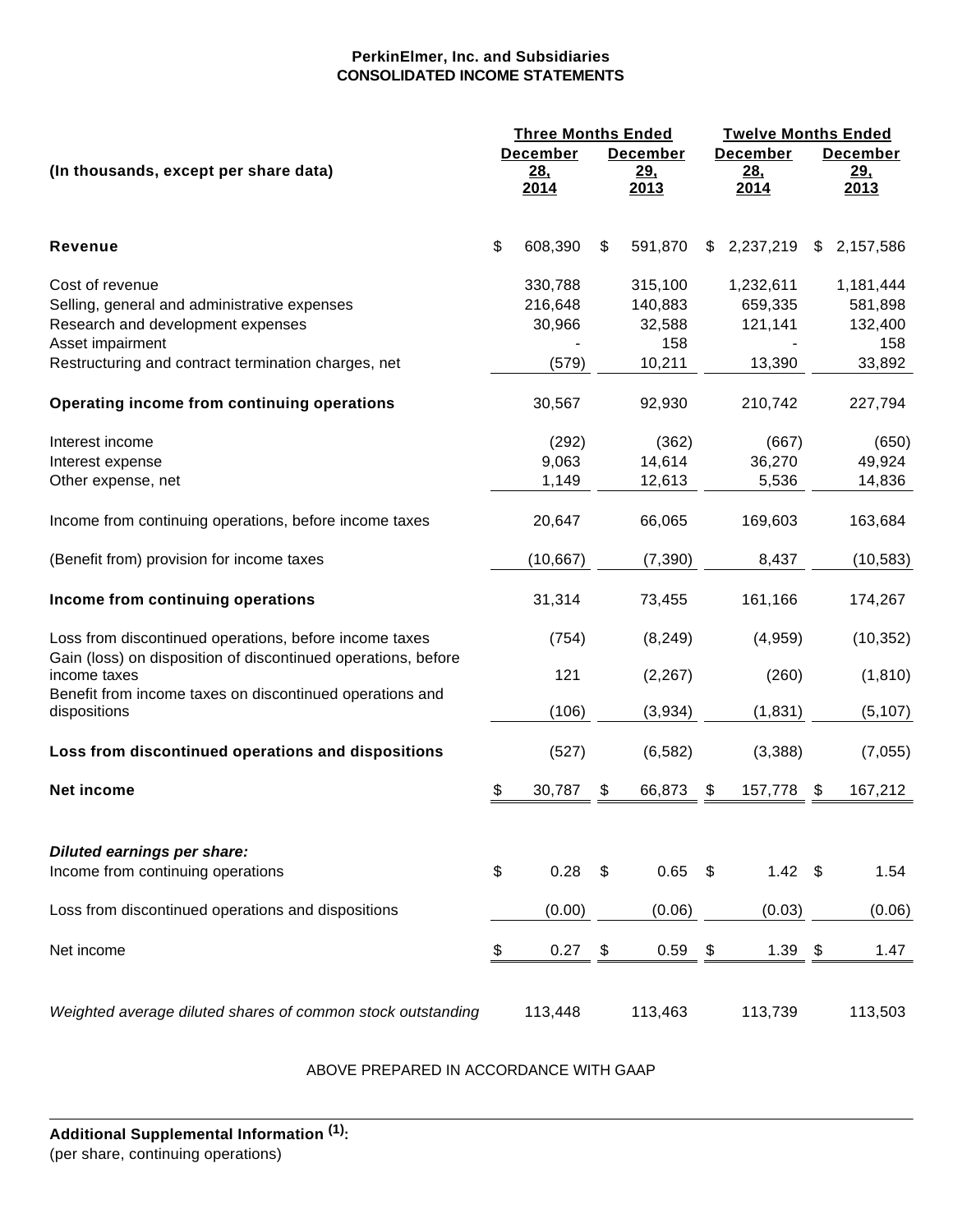| GAAP EPS from continuing operations                            | \$<br>0.28 | -S | 0.65   | 1.42   | S | 1.54   |
|----------------------------------------------------------------|------------|----|--------|--------|---|--------|
| Amortization of intangible assets, net of income taxes         | 0.11       |    | 0.12   | 0.47   |   | 0.51   |
| Debt extinguishment costs, net of income taxes                 |            |    | 0.08   |        |   | 0.08   |
| Purchase accounting adjustments, net of income taxes           | 0.01       |    | 0.02   | 0.01   |   | 0.05   |
| Significant litigation matter, net of income taxes             | (0.00)     |    |        | 0.03   |   |        |
| Acquisition-related costs, net of income taxes                 | 0.03       |    | 0.00   | 0.03   |   | 0.00   |
| Significant environmental charges, net of income taxes         | (0.01)     |    | 0.02   | (0.01) |   | 0.02   |
| Mark to market on postretirement benefits, net of income taxes | 0.43       |    | (0.13) | 0.43   |   | (0.13) |
| Restructuring and contract termination charges, net of income  |            |    |        |        |   |        |
| taxes                                                          | 0.01       |    | 0.05   | 0.09   |   | 0.19   |
| Significant tax credits                                        |            |    | (0.08) |        |   | (0.16) |
| <b>Adjusted EPS</b>                                            | 0.85       |    | 0.74   | 2.47   |   | 2.10   |

**(1) amounts may not sum due to rounding**

### **PerkinElmer, Inc. and Subsidiaries REVENUE AND OPERATING INCOME (LOSS)**

|                                       | <b>Three Months Ended</b><br><b>Twelve Months Ended</b> |    |                                            |    |                                            |  |                                |  |                                |
|---------------------------------------|---------------------------------------------------------|----|--------------------------------------------|----|--------------------------------------------|--|--------------------------------|--|--------------------------------|
| (In thousands, except<br>percentages) |                                                         |    | <b>December</b><br>28 <sub>1</sub><br>2014 |    | <b>December</b><br>29 <sub>1</sub><br>2013 |  | <b>December</b><br>28.<br>2014 |  | <b>December</b><br>29.<br>2013 |
| <b>Human Health</b>                   | Reported revenue                                        | \$ | 336,183                                    | \$ | 334,690                                    |  | \$1,243,402                    |  | \$1,201,110                    |
|                                       | Purchase accounting adjustments                         |    | 227                                        |    | 739                                        |  | 2,916                          |  | 7,312                          |
|                                       | Adjusted revenue                                        |    | 336,410                                    |    | 335,429                                    |  | 1,246,318                      |  | 1,208,422                      |
|                                       | Reported operating income from                          |    |                                            |    |                                            |  |                                |  |                                |
|                                       | continued operations                                    |    | 78,428                                     |    | 55,352                                     |  | 220,165                        |  | 156,452                        |
|                                       | OP%                                                     |    | 23.3%                                      |    | 16.5%                                      |  | 17.7%                          |  | 13.0%                          |
|                                       | Amortization of intangible assets                       |    | 18,117                                     |    | 19,556                                     |  | 72,555                         |  | 79,125                         |
|                                       | Asset impairment                                        |    |                                            |    | 158                                        |  |                                |  | 158                            |
|                                       | Purchase accounting adjustments                         |    | (929)                                      |    | 2,873                                      |  | 1,108                          |  | 8,919                          |
|                                       | Acquisition-related costs                               |    | 7                                          |    |                                            |  | 94                             |  | (21)                           |
|                                       | Restructuring and contract                              |    | 84                                         |    | 7,308                                      |  | 6,876                          |  | 22,136                         |
|                                       | termination charges, net                                |    |                                            |    |                                            |  |                                |  |                                |
|                                       | Adjusted operating income                               |    | 95,707                                     |    | 85,247                                     |  | 300,798                        |  | 266,769                        |
|                                       | Adjusted OP%                                            |    | 28.4%                                      |    | 25.4%                                      |  | 24.1%                          |  | 22.1%                          |
| <b>Environmental Health</b>           | Reported revenue                                        |    | 272,207                                    |    | 257,180                                    |  | 993,817                        |  | 956,476                        |
|                                       | Purchase accounting adjustments                         |    |                                            |    |                                            |  |                                |  | 9                              |
|                                       | Adjusted revenue                                        |    | 272,207                                    |    | 257,180                                    |  | 993,817                        |  | 956,485                        |
|                                       | Reported operating income from                          |    |                                            |    |                                            |  |                                |  |                                |
|                                       | continued operations                                    |    | 35,162                                     |    | 35,130                                     |  | 109,129                        |  | 97,052                         |
|                                       | OP%                                                     |    | 12.9%                                      |    | 13.7%                                      |  | 11.0%                          |  | 10.1%                          |
|                                       | Amortization of intangible assets                       |    | 3,405                                      |    | 2,670                                      |  | 10,817                         |  | 10,137                         |
|                                       | Purchase accounting adjustments                         |    | 2,425                                      |    | 50                                         |  | 1,595                          |  | 59                             |
|                                       | Acquisition-related costs                               |    | 2,836                                      |    | 16                                         |  | 2,965                          |  | 141                            |
|                                       | Restructuring and contract                              |    |                                            |    |                                            |  |                                |  |                                |
|                                       | termination charges, net                                |    | (663)                                      |    | 2,903                                      |  | 6,514                          |  | 11,756                         |
|                                       | Adjusted operating income                               |    | 43,165                                     |    | 40,769                                     |  | 131,020                        |  | 119,145                        |
|                                       | Adjusted OP%                                            |    | 15.9%                                      |    | 15.9%                                      |  | 13.2%                          |  | 12.5%                          |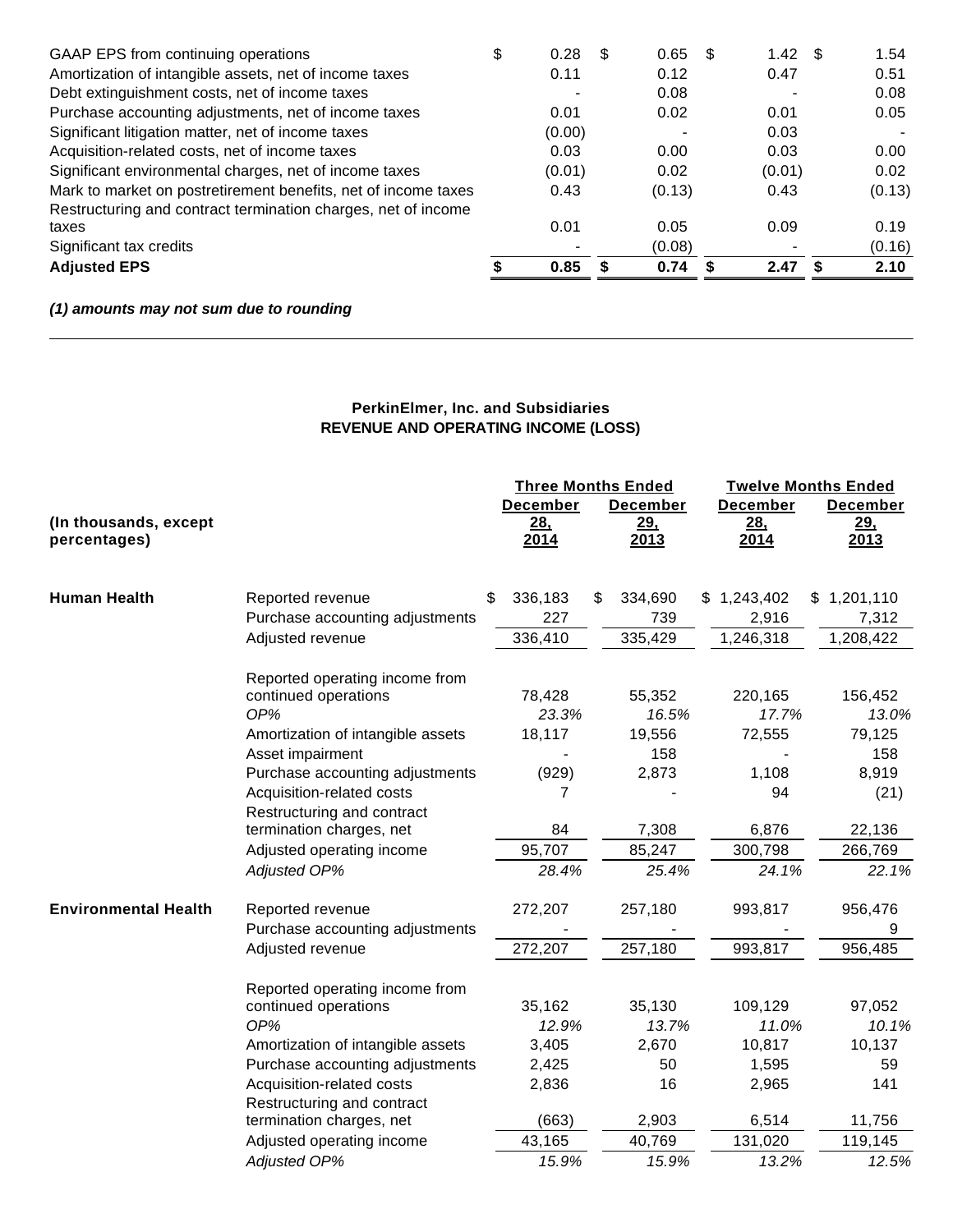| Corporate                    | Reported operating (loss) income                       |     | (83, 023) |   | 2,448     |     | (118, 552)  | (25, 710)     |
|------------------------------|--------------------------------------------------------|-----|-----------|---|-----------|-----|-------------|---------------|
|                              | Significant litigation matter                          |     |           |   |           |     | 6,645       |               |
|                              | Significant environmental charges                      |     | (1, 191)  |   | 4,625     |     | (1, 191)    | 4,625         |
|                              | Mark to market on postretirement                       |     |           |   |           |     |             |               |
|                              | benefits                                               |     | 75,973    |   | (17, 570) |     | 75,919      | (17, 617)     |
|                              | Adjusted operating loss                                |     | (8, 241)  |   | (10, 497) |     | (37, 179)   | (38, 702)     |
| <b>Continuing Operations</b> | Reported revenue                                       | \$. | 608,390   | S | 591,870   |     | \$2,237,219 | \$2,157,586   |
|                              | Purchase accounting adjustments                        |     | 227       |   | 739       |     | 2,916       | 7,321         |
|                              | Adjusted revenue                                       |     | 608,617   |   | 592,609   |     | 2,240,135   | 2,164,907     |
|                              |                                                        |     |           |   |           |     |             |               |
|                              | Reported operating income from                         |     |           |   |           |     |             |               |
|                              | continued operations                                   |     | 30,567    |   | 92,930    |     | 210,742     | 227,794       |
|                              | OP%                                                    |     | 5.0%      |   | 15.7%     |     | 9.4%        | 10.6%         |
|                              | Amortization of intangible assets                      |     | 21,522    |   | 22,226    |     | 83,372      | 89,262        |
|                              | Asset impairment                                       |     |           |   | 158       |     |             | 158           |
|                              | Purchase accounting adjustments                        |     | 1,496     |   | 2,923     |     | 2,703       | 8,978         |
|                              | Acquisition-related costs                              |     | 2,843     |   | 16        |     | 3,059       | 120           |
|                              | Significant litigation matter                          |     |           |   |           |     | 6,645       |               |
|                              | Significant environmental charges                      |     | (1, 191)  |   | 4,625     |     | (1, 191)    | 4,625         |
|                              | Mark to market on postretirement<br>benefits           |     |           |   |           |     |             |               |
|                              |                                                        |     | 75,973    |   | (17, 570) |     | 75,919      | (17, 617)     |
|                              | Restructuring and contract<br>termination charges, net |     | (579)     |   | 10,211    |     | 13,390      | 33,892        |
|                              | Adjusted operating income                              | S   | 130,631   |   | 115,519   | \$. | 394,639     | \$<br>347,212 |
|                              | <b>Adjusted OP%</b>                                    |     | 21.5%     |   | 19.5%     |     | 17.6%       | 16.0%         |

REPORTED REVENUE AND REPORTED OPERATING INCOME (LOSS) PREPARED IN ACCORDANCE WITH GAAP

## **PerkinElmer, Inc. and Subsidiaries CONSOLIDATED STATEMENTS OF CASH FLOWS**

|                                                                   |                                                   | <b>Three Months Ended</b> |                                       |           | <b>Twelve Months Ended</b>                 |         |   |                                       |
|-------------------------------------------------------------------|---------------------------------------------------|---------------------------|---------------------------------------|-----------|--------------------------------------------|---------|---|---------------------------------------|
|                                                                   | <b>December</b><br>28 <sub>1</sub><br><u>2014</u> |                           | <b>December</b><br><u>29,</u><br>2013 |           | <b>December</b><br>28 <sub>1</sub><br>2014 |         |   | <b>December</b><br><u>29,</u><br>2013 |
| (In thousands)                                                    |                                                   |                           |                                       |           |                                            |         |   |                                       |
| <b>Operating activities:</b>                                      |                                                   |                           |                                       |           |                                            |         |   |                                       |
| Net income                                                        | \$                                                | 30,787                    | \$.                                   | 66,873    | \$.                                        | 157,778 | S | 167,212                               |
| Less: loss from discontinued operations and dispositions, net of  |                                                   |                           |                                       |           |                                            |         |   |                                       |
| income taxes                                                      |                                                   | 527                       |                                       | 6,582     |                                            | 3,388   |   | 7,055                                 |
| Income from continuing operations                                 |                                                   | 31,314                    |                                       | 73,455    |                                            | 161,166 |   | 174,267                               |
| Adjustments to reconcile income from continuing operations to net |                                                   |                           |                                       |           |                                            |         |   |                                       |
| cash provided by continuing operations:                           |                                                   |                           |                                       |           |                                            |         |   |                                       |
| Stock-based compensation                                          |                                                   | 2,695                     |                                       | 2,630     |                                            | 14,464  |   | 14,053                                |
| Restructuring and contract termination charges, net               |                                                   | (579)                     |                                       | 10,211    |                                            | 13,390  |   | 33,892                                |
| Amortization of deferred debt issuance costs, interest rate       |                                                   |                           |                                       |           |                                            |         |   |                                       |
| hedges and accretion of discounts                                 |                                                   | 363                       |                                       | 3,904     |                                            | 1,434   |   | 6,502                                 |
| Depreciation and amortization                                     |                                                   | 29,903                    |                                       | 31,638    |                                            | 116,736 |   | 126,879                               |
| Losses (gains) on disposition                                     |                                                   | 108                       |                                       |           |                                            | 108     |   | (1, 566)                              |
| Amortization of acquired inventory revaluation                    |                                                   | 2,425                     |                                       |           |                                            | 2,425   |   | 203                                   |
| Pension and other postretirement expenses                         |                                                   | 77,669                    |                                       | (18, 176) |                                            | 77,669  |   | (18, 176)                             |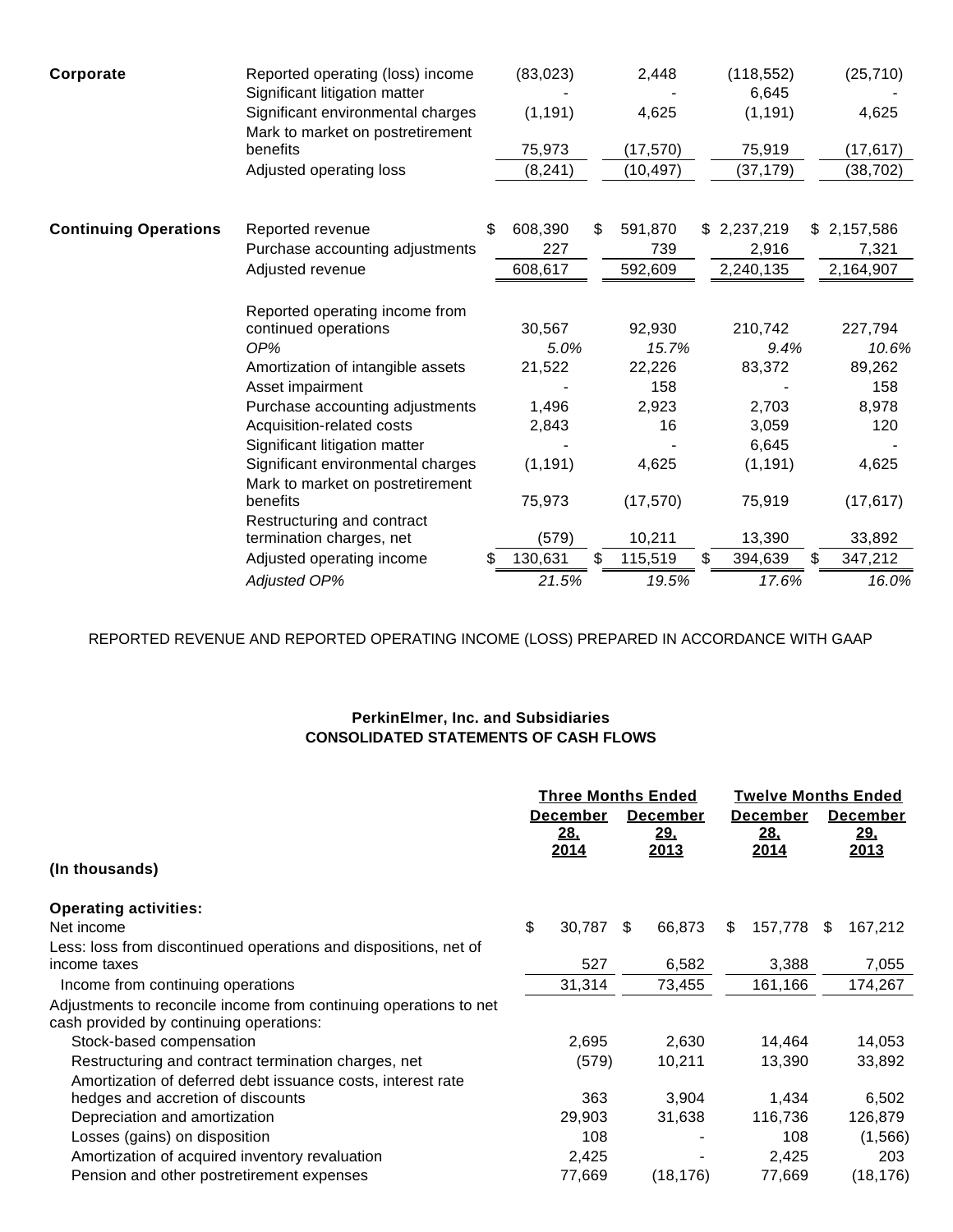| Asset impairment                                                     |               | 158           |               | 158           |
|----------------------------------------------------------------------|---------------|---------------|---------------|---------------|
| Changes in operating assets and liabilities which (used) provided    |               |               |               |               |
| cash, excluding effects from companies purchased and divested:       |               |               |               |               |
| Accounts receivable, net                                             | (43, 830)     | (41, 639)     | (16, 989)     | (14,071)      |
| Inventories, net                                                     | 3,894         | 17,849        | (24, 642)     | (14, 171)     |
| Accounts payable                                                     | 12,112        | 4,431         | 8,103         | (1,083)       |
| Accrued expenses and other                                           | (19, 463)     | (15, 481)     | (71, 596)     | (149, 639)    |
| Net cash provided by operating activities of continuing              |               |               |               |               |
| operations                                                           | 96,611        | 68,980        | 282,268       | 157,248       |
| Net cash (used in) provided by operating activities of discontinued  |               |               |               |               |
| operations                                                           | (47)          | 2,723         | (671)         | 1,343         |
| Net cash provided by operating activities                            | 96,564        | 71,703        | 281,597       | 158,591       |
|                                                                      |               |               |               |               |
| <b>Investing activities:</b>                                         |               |               |               |               |
| Capital expenditures                                                 | (6, 858)      | (7, 427)      | (29, 072)     | (38, 981)     |
| Proceeds from dispositions of property, plant and equipment, net     | 2,531         |               | 2,531         | 52,202        |
| Proceeds from surrender of life insurance policies                   |               |               | 490           | 783           |
| Activity related to acquisitions and investments, net of cash and    |               |               |               |               |
| cash equivalents acquired                                            | (269,598)     | (8,650)       | (271, 477)    | (15,699)      |
| Net cash (used in) provided by investing activities of               |               |               |               |               |
| continuing operations                                                | (273,925)     | (16, 077)     | (297, 528)    | (1,695)       |
| Net cash provided by investing activities of discontinued operations | 1,844         |               | 1,631         | 484           |
| Net cash used in investing activities                                | (272, 081)    | (16, 077)     | (295, 897)    | (1, 211)      |
| <b>Financing Activities:</b>                                         |               |               |               |               |
| Payments on revolving credit facility                                | (51,000)      | (109,000)     | (356,000)     | (538,000)     |
| Prepayment of long-term debt                                         |               | (150,000)     |               | (150,000)     |
| Proceeds from revolving credit facility                              | 248,000       | 258,000       | 475,000       | 677,000       |
| Premium on prepayment of debt                                        |               | (11, 119)     |               | (11, 119)     |
| Payments of debt financing costs                                     |               |               | (1, 845)      |               |
| Settlement of cash flow hedges                                       |               |               |               | 1,363         |
| Net (payments on) proceeds from other credit facilities              | (11, 450)     | (249)         | (12, 675)     | 5,281         |
| Payments for acquisition-related contingent consideration            |               |               | (855)         |               |
| Proceeds from issuance of common stock under stock plans             | 3,508         | 5,021         | 24,455        | 20,313        |
| Purchases of common stock                                            | (26, 525)     | (212)         | (65, 529)     | (127, 398)    |
| Dividends paid                                                       | (7, 907)      | (7, 867)      | (31, 620)     | (31,600)      |
| Net cash provided by (used in) financing activities                  | 154,626       | (15, 426)     | 30,931        | (154, 160)    |
|                                                                      |               |               |               |               |
| Effect of exchange rate changes on cash and cash equivalents         | (7, 971)      | 739           | (15,052)      | (1, 422)      |
|                                                                      |               |               |               |               |
| Net (decrease) increase in cash and cash equivalents                 | (28, 862)     | 40,939        | 1,579         | 1,798         |
| Cash and cash equivalents at beginning of period                     | 203,683       | 132,303       | 173,242       | 171,444       |
| Cash and cash equivalents at end of period                           | 174,821<br>\$ | 173,242<br>\$ | 174,821<br>\$ | \$<br>173,242 |

## PREPARED IN ACCORDANCE WITH GAAP

**PerkinElmer, Inc. and Subsidiaries CONSOLIDATED BALANCE SHEETS**

> **December 28, December 29, 2014 2013**

**(In thousands)**

Current assets: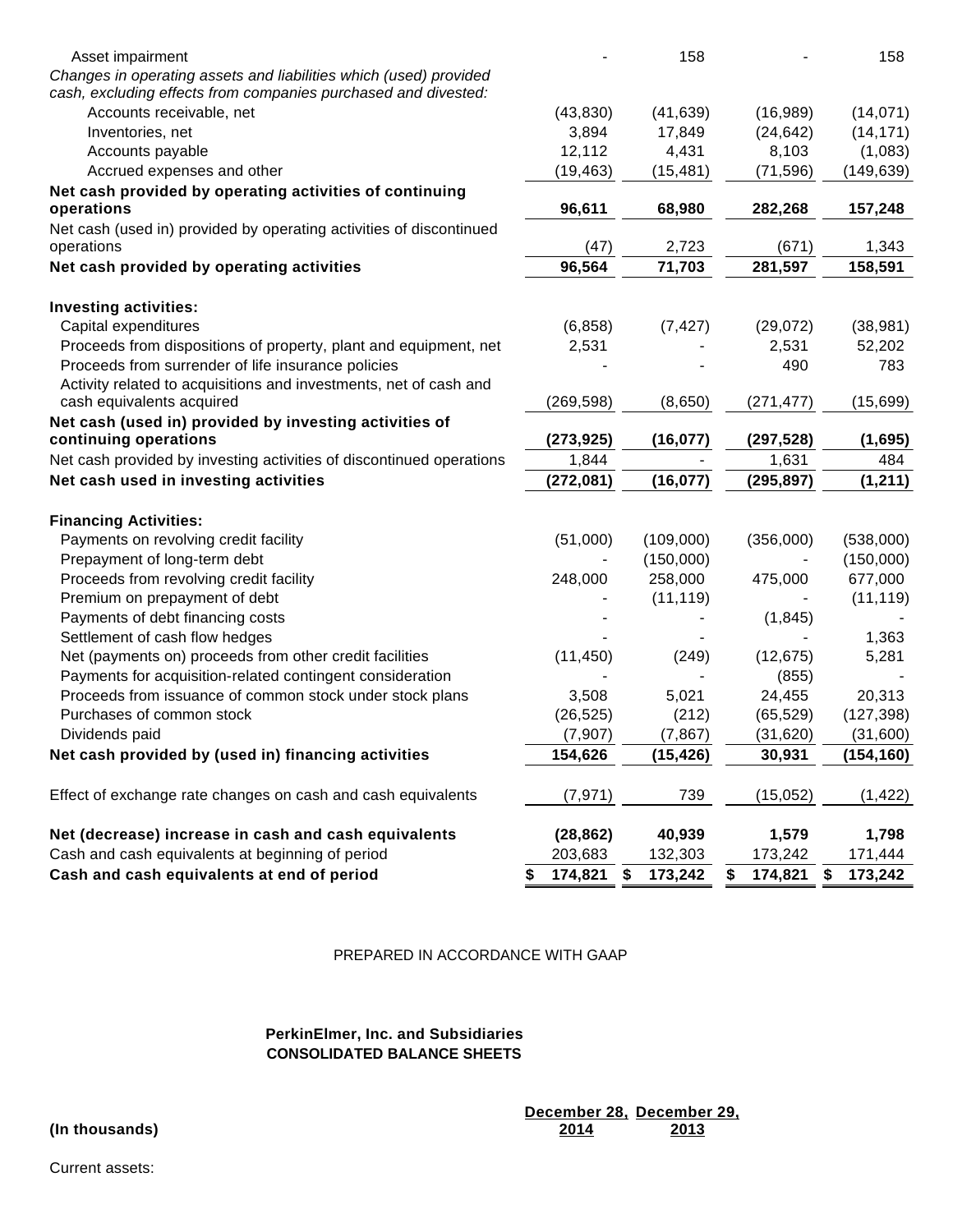| Cash and cash equivalents                                         | \$<br>174,821   | \$<br>173,242   |
|-------------------------------------------------------------------|-----------------|-----------------|
| Accounts receivable, net                                          | 470,563         | 466,749         |
| Inventories, net                                                  | 285,457         | 260,858         |
| Other current assets                                              | 137,152         | 140,342         |
| Current assets of discontinued operations                         |                 | 3,647           |
| <b>Total current assets</b>                                       | 1,067,993       | 1,044,838       |
| Property, plant and equipment:                                    |                 |                 |
| At cost                                                           | 492,814         | 498,111         |
| Accumulated depreciation                                          | (316, 620)      | (314, 923)      |
| Property, plant and equipment, net                                | 176,194         | 183,188         |
| Marketable securities and investments                             | 1,568           | 1,319           |
| Intangible assets, net                                            | 490,265         | 460,430         |
| Goodwill                                                          | 2,284,077       | 2,143,120       |
| Other assets, net                                                 | 114,429         | 111,633         |
| Long-term assets of discontinued operations                       |                 | 2,184           |
| <b>Total assets</b>                                               | \$<br>4,134,526 | \$<br>3,946,712 |
| <b>Current liabilities:</b>                                       |                 |                 |
| Current portion of long-term debt                                 | \$<br>1,075     | \$<br>2,624     |
| Accounts payable                                                  | 173,953         | 166,881         |
| Short-term accrued restructuring and contract termination charges | 17,124          | 26,374          |
| Accrued expenses and other current liabilities                    | 405,073         | 403,678         |
| Current liabilities of discontinued operations                    | 2,137           | 3,239           |
| <b>Total current liabilities</b>                                  | 599,362         | 602,796         |
|                                                                   |                 |                 |
| Long-term debt                                                    | 1,051,892       | 932,104         |
| Long-term accrued restructuring and contract termination charges  | 6,706           | 9,161           |
| Long-term liabilities                                             | 434,464         | 408,164         |
| <b>Total liabilities</b>                                          | 2,092,424       | 1,952,225       |
| Total stockholders' equity                                        | 2,042,102       | 1,994,487       |
| Total liabilities and stockholders' equity                        | \$<br>4,134,526 | \$<br>3,946,712 |
|                                                                   |                 |                 |

## PREPARED IN ACCORDANCE WITH GAAP

# **PerkinElmer, Inc. and Subsidiaries RECONCILIATION OF GAAP TO NON-GAAP FINANCIAL MEASURES (1)**

| (In millions, except per share data and percentages) | <b>PKI</b> |                      |       |                             |       |         |  |  |  |  |  |
|------------------------------------------------------|------------|----------------------|-------|-----------------------------|-------|---------|--|--|--|--|--|
|                                                      |            |                      |       | <b>Three Months Ended</b>   |       |         |  |  |  |  |  |
|                                                      |            | December 28,<br>2014 |       | December 29.<br><u>2013</u> |       |         |  |  |  |  |  |
| <b>Adjusted revenue:</b>                             |            |                      |       |                             |       |         |  |  |  |  |  |
| Revenue                                              | \$         | 608.4                |       | \$                          | 591.9 |         |  |  |  |  |  |
| Purchase accounting adjustments                      |            | 0.2                  |       |                             | 0.7   |         |  |  |  |  |  |
| Adjusted revenue                                     | \$         | 608.6                |       | \$.                         | 592.6 |         |  |  |  |  |  |
| Adjusted gross margin:                               |            |                      |       |                             |       |         |  |  |  |  |  |
| Gross margin                                         | \$         | 277.6                | 45.6% | \$                          | 276.8 | 46.8%   |  |  |  |  |  |
| Amortization of intangible assets                    |            | 12.3                 | 2.0%  |                             | 13.0  | 2.2%    |  |  |  |  |  |
| Purchase accounting adjustments                      |            | 2.7                  | 0.4%  |                             | 0.8   | $0.1\%$ |  |  |  |  |  |
| Mark to market on postretirement benefits            |            | 8.5                  | 1.4%  |                             | 0.8   | 0.1%    |  |  |  |  |  |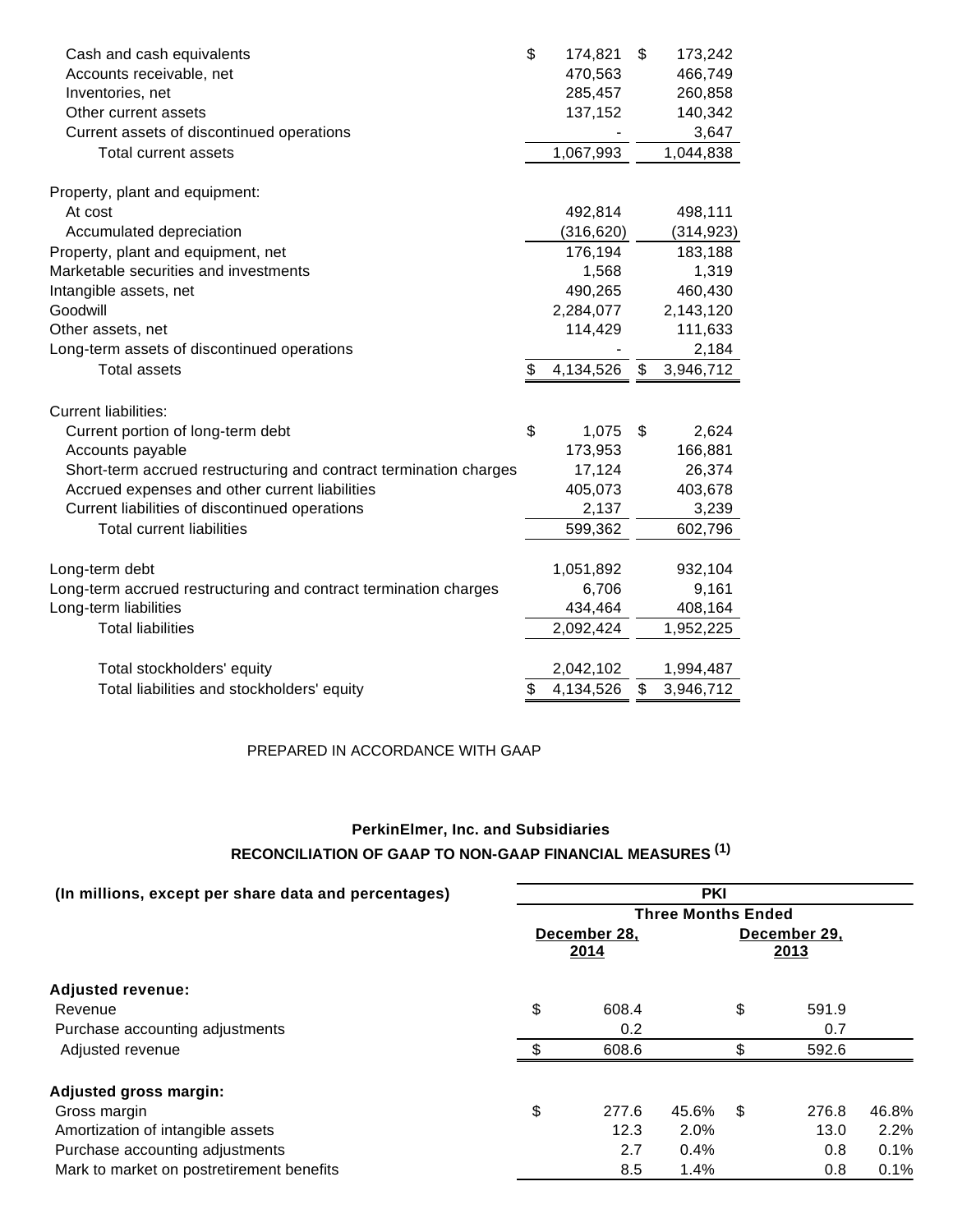| Adjusted gross margin                               | \$                                        | 301.0  | 49.5%    | \$<br>291.4 | 49.2%   |
|-----------------------------------------------------|-------------------------------------------|--------|----------|-------------|---------|
| <b>Adjusted SG&amp;A:</b>                           |                                           |        |          |             |         |
| SG&A                                                | \$                                        | 216.6  | 35.6%    | \$<br>140.9 | 23.8%   |
| Amortization of intangible assets                   |                                           | (9.1)  | $-1.5%$  | (9.1)       | $-1.5%$ |
| Purchase accounting adjustments                     |                                           | 1.2    | 0.2%     | (2.1)       | $-0.4%$ |
| Acquisition-related costs                           |                                           | (2.8)  | $-0.5%$  | (0.0)       | 0.0%    |
| Significant environmental charges                   |                                           | 1.2    | 0.2%     | (4.6)       | $-0.8%$ |
| Mark to market on postretirement benefits           |                                           | (67.1) | $-11.0%$ | 18.1        | 3.1%    |
| Adjusted SG&A                                       | $\, \, \raisebox{12pt}{$\scriptstyle \$}$ | 140.0  | 23.0%    | \$<br>143.1 | 24.1%   |
| <b>Adjusted R&amp;D:</b>                            |                                           |        |          |             |         |
| R&D                                                 | \$                                        | 31.0   | 5.1%     | \$<br>32.6  | 5.5%    |
| Amortization of intangible assets                   |                                           | (0.1)  | 0.0%     | (0.1)       | 0.0%    |
| Purchase accounting adjustments                     |                                           |        | 0.0%     | (0.0)       | 0.0%    |
| Mark to market on post-retirement benefits          |                                           | (0.4)  | $-0.1%$  | 0.3         | 0.0%    |
| Adjusted R&D                                        | $\sqrt[6]{\frac{1}{2}}$                   | 30.4   | 5.0%     | \$<br>32.8  | 5.5%    |
| <b>Adjusted operating income:</b>                   |                                           |        |          |             |         |
| Operating income                                    | \$                                        | 30.6   | 5.0%     | \$<br>92.9  | 15.7%   |
| Amortization of intangible assets                   |                                           | 21.5   | 3.5%     | 22.2        | 3.8%    |
| Asset impairments                                   |                                           |        | 0.0%     | 0.2         | 0.0%    |
| Purchase accounting adjustments                     |                                           | 1.5    | 0.2%     | 2.9         | 0.5%    |
| Acquisition-related costs                           |                                           | 2.8    | 0.5%     | 0.0         | 0.0%    |
| Significant environmental charges                   |                                           | (1.2)  | $-0.2%$  | 4.6         | 0.8%    |
| Mark to market on postretirement benefits           |                                           | 76.0   | 12.5%    | (17.6)      | $-3.0%$ |
| Restructuring and contract termination charges, net |                                           | (0.6)  | $-0.1%$  | 10.2        | 1.7%    |
| Adjusted operating income                           | $\boldsymbol{\$}$                         | 130.6  | 21.5%    | \$<br>115.5 | 19.5%   |

|                                                                | <b>PKI</b> |                      |                           |                      |  |  |  |
|----------------------------------------------------------------|------------|----------------------|---------------------------|----------------------|--|--|--|
|                                                                |            |                      | <b>Three Months Ended</b> |                      |  |  |  |
|                                                                |            | December 28,<br>2014 |                           | December 29,<br>2013 |  |  |  |
| <b>Adjusted EPS:</b>                                           |            |                      |                           |                      |  |  |  |
| <b>GAAP EPS</b>                                                | \$         | 0.27                 | \$                        | 0.59                 |  |  |  |
| Discontinued operations, net of income taxes                   |            | (0.00)               |                           | (0.06)               |  |  |  |
| GAAP EPS from continuing operations                            |            | 0.28                 |                           | 0.65                 |  |  |  |
| Amortization of intangible assets, net of income taxes         |            | 0.11                 |                           | 0.12                 |  |  |  |
| Asset impairments, net of income taxes                         |            |                      |                           | 0.00                 |  |  |  |
| Debt extinguishment costs, net of income taxes                 |            |                      |                           | 0.08                 |  |  |  |
| Purchase accounting adjustments, net of income taxes           |            | 0.01                 |                           | 0.02                 |  |  |  |
| Significant litigation matter, net of income taxes             |            | (0.00)               |                           |                      |  |  |  |
| Acquisition-related costs, net of income taxes                 |            | 0.03                 |                           | 0.00                 |  |  |  |
| Significant environmental charges, net of income taxes         |            | (0.01)               |                           | 0.02                 |  |  |  |
| Mark to market on postretirement benefits, net of income taxes |            | 0.43                 |                           | (0.13)               |  |  |  |
| Significant tax credits                                        |            |                      |                           | (0.08)               |  |  |  |
| Restructuring and contract termination charges, net of income  |            |                      |                           |                      |  |  |  |
| taxes                                                          |            | 0.01                 |                           | 0.05                 |  |  |  |
| <b>Adjusted EPS</b>                                            | \$         | 0.85                 | \$                        | 0.74                 |  |  |  |
|                                                                |            |                      | <b>Human Health</b>       |                      |  |  |  |
|                                                                |            |                      |                           |                      |  |  |  |

| Human Health              |              |  |  |  |  |  |
|---------------------------|--------------|--|--|--|--|--|
| <b>Three Months Ended</b> |              |  |  |  |  |  |
| December 28.              | December 29. |  |  |  |  |  |
| 2014                      | 2013         |  |  |  |  |  |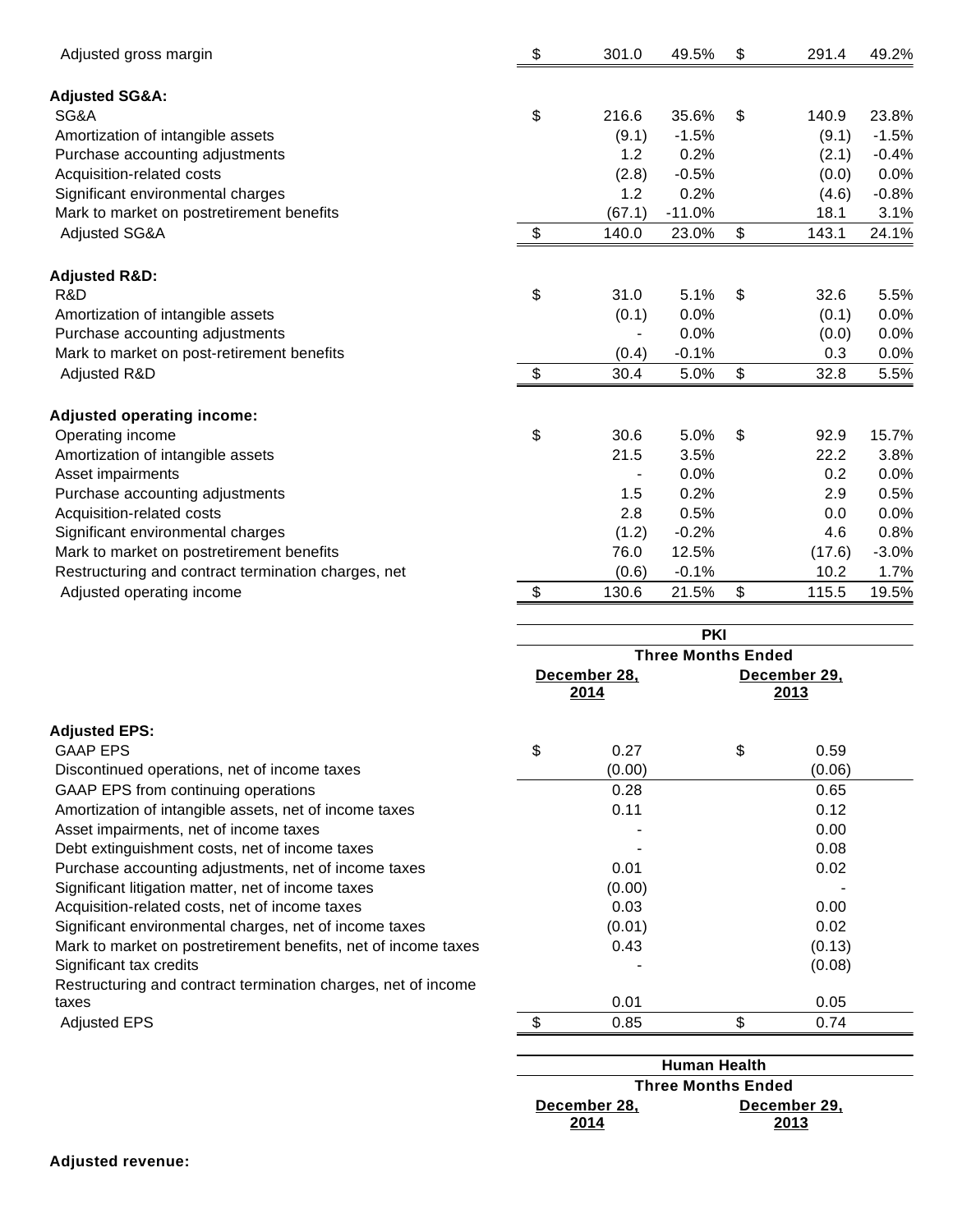| \$<br>336.2    |         | \$  | 334.7          |         |
|----------------|---------|-----|----------------|---------|
| 0.2            |         |     | 0.7            |         |
| \$<br>336.4    |         | \$  | 335.4          |         |
|                |         |     |                |         |
| \$<br>78.4     | 23.3%   | \$. | 55.4           | 16.5%   |
| 18.1           | 5.4%    |     | 19.6           | 5.8%    |
| $\blacksquare$ | $0.0\%$ |     | 0.2            | $0.0\%$ |
| (0.9)          | $-0.3%$ |     | 2.9            | 0.9%    |
| 0.0            | $0.0\%$ |     | $\blacksquare$ | 0.0%    |
| 0.1            | $0.0\%$ |     | 7.3            | 2.2%    |
| \$<br>95.7     | 28.4%   | \$  | 85.2           | 25.4%   |
|                |         |     |                |         |

|                                                     | <b>Environmental Health</b> |                      |         |     |                      |         |
|-----------------------------------------------------|-----------------------------|----------------------|---------|-----|----------------------|---------|
|                                                     | <b>Three Months Ended</b>   |                      |         |     |                      |         |
|                                                     |                             | December 28,<br>2014 |         |     | December 29,<br>2013 |         |
| Revenue:                                            |                             |                      |         |     |                      |         |
| Revenue                                             | \$                          | 272.2                |         | \$  | 257.2                |         |
| Purchase accounting adjustments                     |                             |                      |         |     |                      |         |
| Adjusted revenue                                    | \$                          | 272.2                |         | \$  | 257.2                |         |
| <b>Adjusted operating income:</b>                   |                             |                      |         |     |                      |         |
| Operating income                                    | \$                          | 35.2                 | 12.9%   | -\$ | 35.1                 | 13.7%   |
| Amortization of intangible assets                   |                             | 3.4                  | 1.3%    |     | 2.7                  | 1.0%    |
| Purchase accounting adjustments                     |                             | 2.4                  | 0.9%    |     | 0.1                  | $0.0\%$ |
| Acquisition-related costs                           |                             | 2.8                  | 1.0%    |     | 0.0                  | $0.0\%$ |
| Restructuring and contract termination charges, net |                             | (0.7)                | $-0.2%$ |     | 2.9                  | 1.1%    |
| Adjusted operating income                           | \$                          | 43.2                 | 15.9%   | \$  | 40.8                 | 15.9%   |

## **(1) amounts may not sum due to rounding**

# **PerkinElmer, Inc. and Subsidiaries RECONCILIATION OF GAAP TO NON-GAAP FINANCIAL MEASURES (1)**

| (In millions, except per share data and percentages) |    | <b>PKI</b><br><b>Twelve Months Ended</b> |          |    |         |         |  |
|------------------------------------------------------|----|------------------------------------------|----------|----|---------|---------|--|
|                                                      |    |                                          |          |    |         |         |  |
|                                                      |    |                                          |          |    |         |         |  |
| <b>Adjusted revenue:</b>                             |    |                                          |          |    |         |         |  |
| Revenue                                              | \$ | 2,237.2                                  |          | \$ | 2,157.6 |         |  |
| Purchase accounting adjustments                      |    | 2.9                                      |          |    | 7.3     |         |  |
| Adjusted revenue                                     | \$ | 2,240.1                                  |          | \$ | 2,164.9 |         |  |
| <b>Adjusted gross margin:</b>                        |    |                                          |          |    |         |         |  |
| Gross margin                                         | \$ | 1,004.6                                  | 44.9% \$ |    | 976.1   | 45.2%   |  |
| Amortization of intangible assets                    |    | 49.7                                     | 2.2%     |    | 52.0    | 2.4%    |  |
| Purchase accounting adjustments                      |    | 5.4                                      | 0.2%     |    | 7.8     | 0.4%    |  |
| Mark to market on postretirement benefits            |    | 8.4                                      | 0.4%     |    | 0.8     | $0.0\%$ |  |
| Adjusted gross margin                                | \$ | 1,068.1                                  | 47.7% \$ |    | 1,036.7 | 47.9%   |  |
| <b>Adjusted SG&amp;A:</b>                            |    |                                          |          |    |         |         |  |
| SG&A                                                 | \$ | 659.3                                    | 29.5% \$ |    | 581.9   | 27.0%   |  |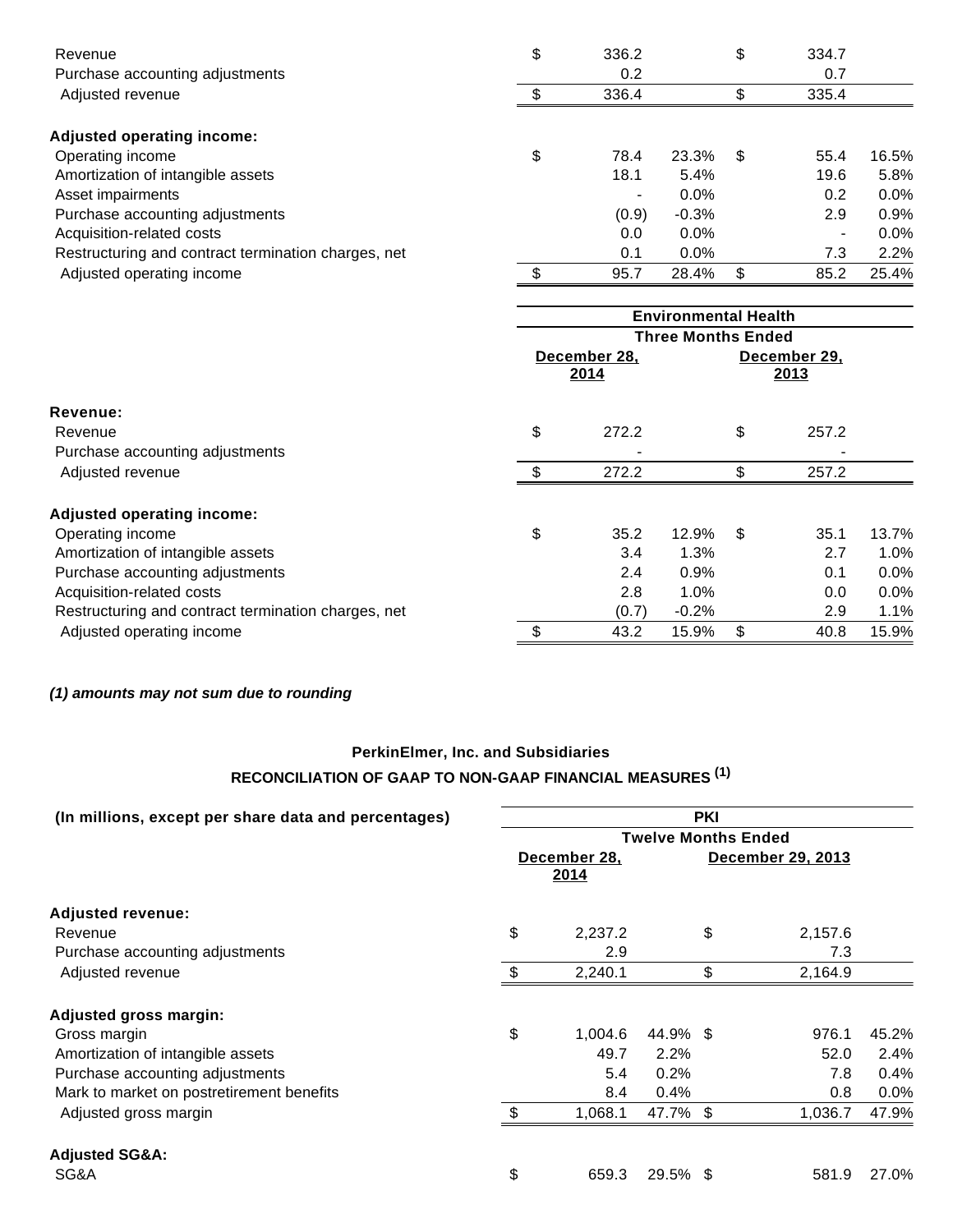| Amortization of intangible assets                   |                | (33.1) | $-1.5%$    | (36.9) | $-1.7\%$ |
|-----------------------------------------------------|----------------|--------|------------|--------|----------|
| Purchase accounting adjustments                     |                | 2.7    | 0.1%       | (1.0)  | $0.0\%$  |
| Acquisition-related costs                           |                | (3.1)  | $-0.1%$    | (0.1)  | 0.0%     |
| Significant litigation matter                       |                | (6.6)  | $-0.3%$    |        | 0.0%     |
| Significant environmental charges                   |                | 1.2    | 0.1%       | (4.6)  | $-0.2%$  |
| Mark to market on postretirement benefits           |                | (67.1) | $-3.0%$    | 18.1   | 0.8%     |
| Adjusted SG&A                                       | $\mathfrak{S}$ | 553.4  | 24.7% \$   | 557.3  | 25.7%    |
| <b>Adjusted R&amp;D:</b>                            |                |        |            |        |          |
| R&D                                                 | \$             | 121.1  | $5.4\%$ \$ | 132.4  | 6.1%     |
| Amortization of intangible assets                   |                | (0.6)  | 0.0%       | (0.3)  | $0.0\%$  |
| Purchase accounting adjustments                     |                |        | 0.0%       | (0.2)  | 0.0%     |
| Mark to market on postretirement benefits           |                | (0.4)  | 0.0%       | 0.3    | 0.0%     |
| Adjusted R&D                                        | $\$\$          | 120.1  | $5.4\%$ \$ | 132.2  | 6.1%     |
| <b>Adjusted operating income:</b>                   |                |        |            |        |          |
| Operating income                                    | \$             | 210.7  | $9.4\%$ \$ | 227.8  | 10.6%    |
| Amortization of intangible assets                   |                | 83.4   | 3.7%       | 89.3   | 4.1%     |
| Asset impairments                                   |                |        | 0.0%       | 0.2    | 0.0%     |
| Purchase accounting adjustments                     |                | 2.7    | 0.1%       | 9.0    | 0.4%     |
| Acquisition-related costs                           |                | 3.1    | 0.1%       | 0.1    | 0.0%     |
| Significant litigation matter                       |                | 6.6    | 0.3%       |        | $0.0\%$  |
| Significant environmental charges                   |                | (1.2)  | $-0.1%$    | 4.6    | 0.2%     |
| Mark to market on postretirement benefits           |                | 75.9   | 3.4%       | (17.6) | $-0.8%$  |
| Restructuring and contract termination charges, net |                | 13.4   | 0.6%       | 33.9   | 1.6%     |
| Adjusted operating income                           | \$             | 394.6  | 17.6% \$   | 347.2  | 16.0%    |

|                                                                | <b>PKI</b>                 |        |    |                   |
|----------------------------------------------------------------|----------------------------|--------|----|-------------------|
|                                                                | <b>Twelve Months Ended</b> |        |    |                   |
|                                                                | December 28,<br>2014       |        |    | December 29, 2013 |
| <b>Adjusted EPS:</b>                                           |                            |        |    |                   |
| <b>GAAP EPS</b>                                                | \$                         | 1.39   | \$ | 1.47              |
| Discontinued operations, net of income taxes                   |                            | (0.03) |    | (0.06)            |
| GAAP EPS from continuing operations                            |                            | 1.42   |    | 1.54              |
| Amortization of intangible assets, net of income taxes         |                            | 0.47   |    | 0.51              |
| Asset impairments, net of income taxes                         |                            |        |    | 0.00              |
| Debt extinguishment costs, net of income taxes                 |                            |        |    | 0.08              |
| Purchase accounting adjustments, net of income taxes           |                            | 0.01   |    | 0.05              |
| Significant litigation matter, net of income taxes             |                            | 0.03   |    |                   |
| Acquisition-related costs, net of income taxes                 |                            | 0.03   |    | 0.00              |
| Significant environmental charges, net of income taxes         |                            | (0.01) |    | 0.02              |
| Mark to market on postretirement benefits, net of income taxes |                            | 0.43   |    | (0.13)            |
| Restructuring and contract termination charges, net of income  |                            |        |    |                   |
| taxes                                                          |                            | 0.09   |    | 0.19              |
| Significant tax credits                                        |                            |        |    | (0.16)            |
| <b>Adjusted EPS</b>                                            |                            | 2.47   |    | 2.10              |
|                                                                |                            |        |    |                   |

|                                                        | <b>PKI</b> |                               |
|--------------------------------------------------------|------------|-------------------------------|
|                                                        |            | <b>Twelve Months</b><br>Ended |
|                                                        |            | January 3, 2016               |
| <b>Adjusted EPS:</b>                                   |            | Projected                     |
| GAAP EPS from continuing operations                    | \$.        | $2.04 - $2.10$                |
| Amortization of intangible assets, net of income taxes |            | 0.49                          |
| Purchase accounting adjustments, net of income taxes   |            | 0.05                          |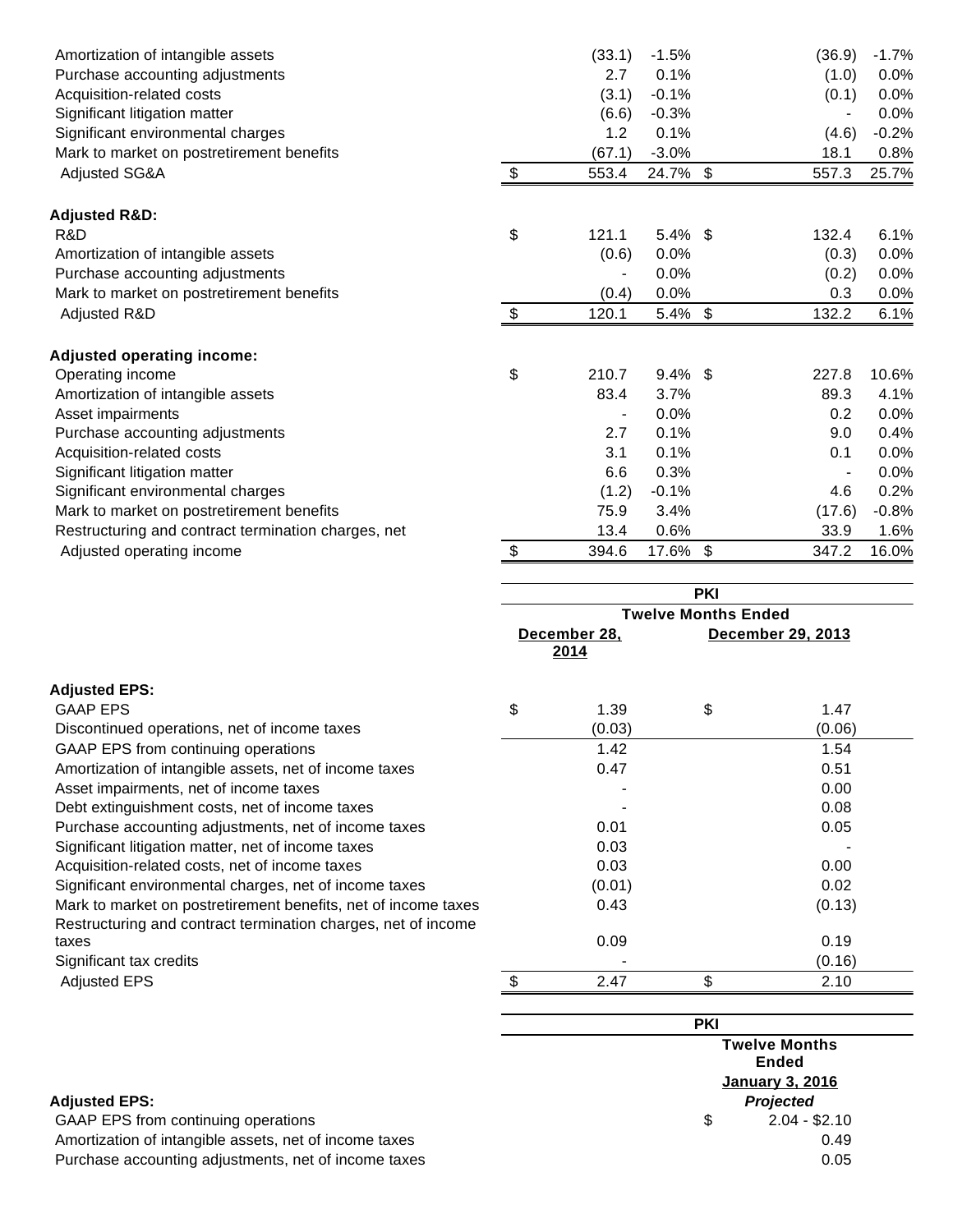Mark to market on postretirement benefits, net of income taxes Adjusted EPS 32.64

| ٠<br>۰, | ٠<br>۰, | ٠<br>۰, |
|---------|---------|---------|
|         |         |         |

|                                                     | <b>Human Health</b> |                            |                             |                |                   |       |
|-----------------------------------------------------|---------------------|----------------------------|-----------------------------|----------------|-------------------|-------|
|                                                     |                     | <b>Twelve Months Ended</b> |                             |                |                   |       |
|                                                     |                     | December 28,<br>2014       |                             |                | December 29, 2013 |       |
| <b>Adjusted revenue:</b>                            |                     |                            |                             |                |                   |       |
| Revenue                                             | \$                  | 1,243.4                    |                             | \$             | 1,201.1           |       |
| Purchase accounting adjustments                     |                     | 2.9                        |                             |                | 7.3               |       |
| Adjusted revenue                                    | \$                  | 1,246.3                    |                             | \$             | 1,208.4           |       |
| <b>Adjusted operating income:</b>                   |                     |                            |                             |                |                   |       |
| Operating income                                    | \$                  | 220.2                      | 17.7% \$                    |                | 156.5             | 13.0% |
| Amortization of intangible assets                   |                     | 72.6                       | 5.8%                        |                | 79.1              | 6.6%  |
| Asset impairments                                   |                     | $\overline{\phantom{a}}$   | 0.0%                        |                | 0.2               | 0.0%  |
| Purchase accounting adjustments                     |                     | 1.1                        | 0.1%                        |                | 8.9               | 0.7%  |
| Acquisition-related costs                           |                     | 0.1                        | 0.0%                        |                | (0.0)             | 0.0%  |
| Restructuring and contract termination charges, net |                     | 6.9                        | 0.6%                        |                | 22.1              | 1.8%  |
| Adjusted operating income                           | $\mathfrak{S}$      | 300.8                      | 24.1% \$                    |                | 266.8             | 22.1% |
|                                                     |                     |                            | <b>Environmental Health</b> |                |                   |       |
|                                                     |                     |                            | <b>Twelve Months Ended</b>  |                |                   |       |
|                                                     |                     | December 28,               |                             |                | December 29, 2013 |       |
|                                                     |                     | 2014                       |                             |                |                   |       |
| Revenue:                                            |                     |                            |                             |                |                   |       |
| Revenue                                             | \$                  | 993.8                      |                             | \$             | 956.5             |       |
| Purchase accounting adjustments                     |                     |                            |                             |                | 0.0               |       |
| Adjusted revenue                                    | \$                  | 993.8                      |                             | \$             | 956.5             |       |
| <b>Adjusted operating income:</b>                   |                     |                            |                             |                |                   |       |
| Operating income                                    | \$                  | 109.1                      | 11.0% \$                    |                | 97.1              | 10.1% |
| Amortization of intangible assets                   |                     | 10.8                       | 1.1%                        |                | 10.1              | 1.1%  |
| Purchase accounting adjustments                     |                     | 1.6                        | 0.2%                        |                | 0.1               | 0.0%  |
| Acquisition-related costs                           |                     | 3.0                        | 0.3%                        |                | 0.1               | 0.0%  |
| Restructuring and contract termination charges, net |                     | 6.5                        | 0.7%                        |                | 11.8              | 1.2%  |
| Adjusted operating income                           | \$                  | 131.0                      | 13.2%                       | $\mathfrak{F}$ | 119.1             | 12.5% |

**(1) amounts may not sum due to rounding**

## **PerkinElmer, Inc. and Subsidiaries RECONCILIATION OF GAAP TO NON-GAAP FINANCIAL MEASURES**

|                                                                        | <b>PKI</b>                                            |
|------------------------------------------------------------------------|-------------------------------------------------------|
|                                                                        | <b>Three Months Ended</b><br><b>December 28, 2014</b> |
| Organic revenue growth:                                                |                                                       |
| Reported revenue growth                                                | 3%                                                    |
| Less: effect of foreign exchange rates                                 | $-3%$                                                 |
| Less: effect of acquisitions including purchase accounting adjustments | $1\%$                                                 |
| Organic revenue growth                                                 | 5%                                                    |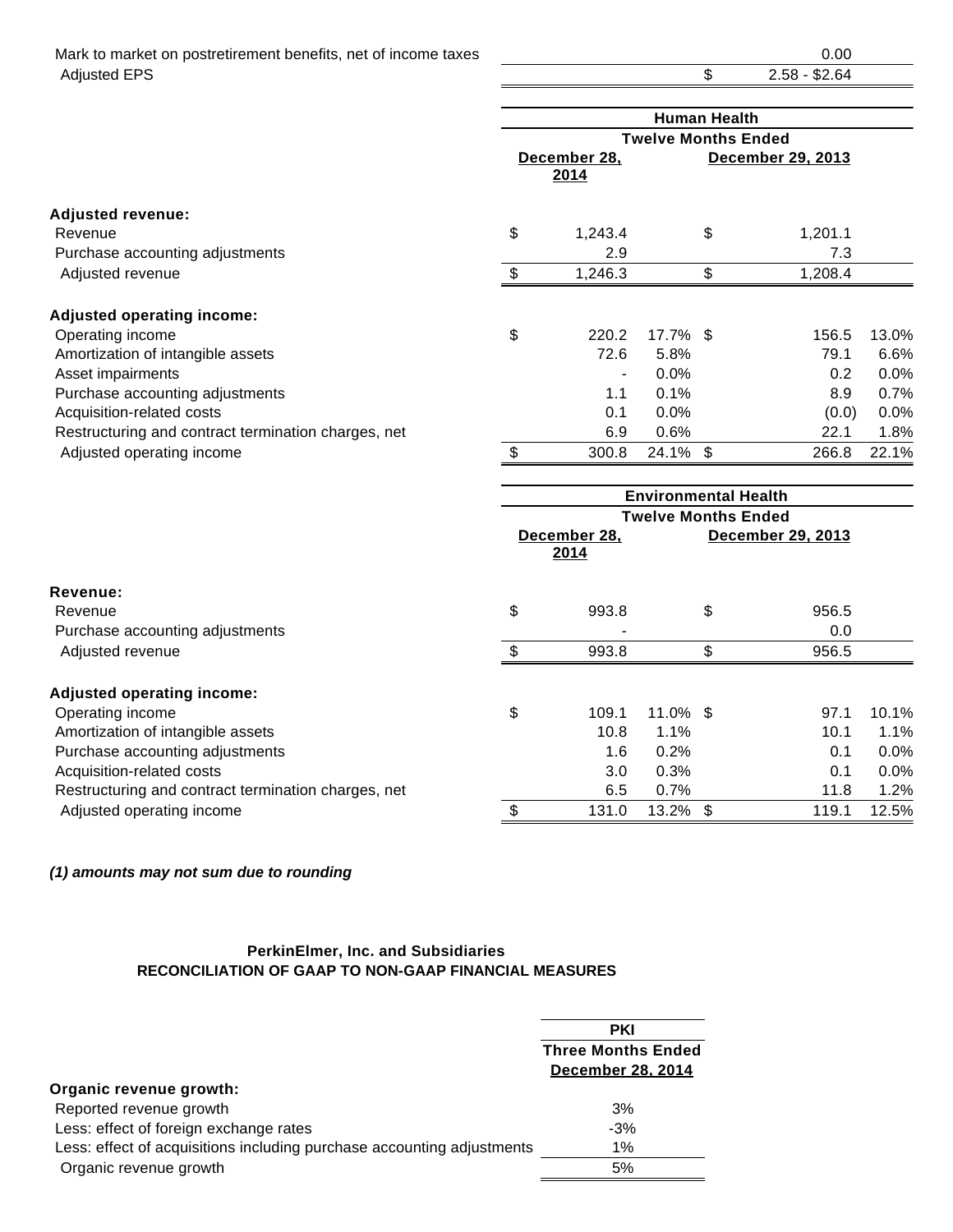|                                                                        | <b>Human Health</b>       |
|------------------------------------------------------------------------|---------------------------|
|                                                                        | <b>Three Months Ended</b> |
|                                                                        | <b>December 28, 2014</b>  |
| Organic revenue growth:                                                |                           |
| Reported revenue growth                                                | $0\%$                     |
| Less: effect of foreign exchange rates                                 | $-3%$                     |
| Less: effect of acquisitions including purchase accounting adjustments | $0\%$                     |
| Organic revenue growth                                                 | 3%                        |

|                                                                        | <b>Environmental Health</b> |
|------------------------------------------------------------------------|-----------------------------|
|                                                                        | <b>Three Months Ended</b>   |
| Organic revenue growth:                                                | <b>December 28, 2014</b>    |
| Reported revenue growth                                                | 6%                          |
| Less: effect of foreign exchange rates                                 | $-4%$                       |
| Less: effect of acquisitions including purchase accounting adjustments | 3%                          |
| Organic revenue growth                                                 | 7%                          |

## **Adjusted Revenue and Adjusted Revenue Growth**

We use the term "adjusted revenue" to refer to GAAP revenue, including estimated revenue from contracts acquired in various acquisitions that will not be fully recognized due to business combination accounting rules. We use the related term "adjusted" revenue growth" to refer to the measure of comparing current period adjusted revenue with the corresponding period of the prior year. We believe that these non-GAAP measures, when taken together with our GAAP financial measures, allow us and our investors to better measure the performance of our investments in technology, to evaluate long-term performance trends and to assess our ability to invest in our business. Adjusted revenue growth also provides for easier comparisons of our performance with prior and future periods and relative comparisons to our peers. Our GAAP revenue for the periods subsequent to our acquisitions does not reflect the full amount of revenue on such contracts that would have otherwise been recorded by the acquired businesses. The non-GAAP adjustment is intended to reflect the full amount of such revenue. We believe our investors will use this adjustment as a measure of the ongoing performance of the acquired businesses because customers have historically entered into such contracts for renewed and/or developmental support, although there can be no assurance that customers will do so in the future.

### **Organic Revenue and Organic Revenue Growth**

We use the term "organic revenue" to refer to GAAP revenue, excluding the effect of foreign currency translation and acquisitions, and including estimated revenue from contracts acquired in various acquisitions that will not be fully recognized due to business combination accounting rules. We use the related term "organic revenue growth" to refer to the measure of comparing current period organic revenue with the corresponding period of the prior year. We believe that these non-GAAP measures, when taken together with our GAAP financial measures, allow us and our investors to better measure the performance of our investments in technology, to evaluate long-term performance trends and to assess our ability to invest in our business. Organic revenue growth also provides for easier comparisons of our performance with prior and future periods and relative comparisons to our peers. We exclude the effect of foreign currency translation from these measures because foreign currency translation is subject to volatility and can obscure underlying trends. We exclude the effect of acquisitions because acquisition activity can vary dramatically between reporting periods and between us and our peers, which we believe makes comparisons of long-term performance trends difficult for management and investors, and could result in overstating or understating to our investors the performance of our operations. We include estimated revenue from contracts acquired with various acquisitions that will not be fully recognized due to business combination rules. Our GAAP revenue for the periods subsequent to our acquisitions does not reflect the full amount of revenue on such contracts that would have otherwise been recorded by the acquired businesses. The non-GAAP adjustment is intended to reflect the full amount of such revenue. We believe our investors will use this adjustment as a measure of the ongoing performance of the acquired businesses because customers have historically entered into such contracts for renewed and/or developmental support, although there can be no assurance that customers will do so in the future.

### **Adjusted Gross Margin and Adjusted Gross Margin Percentage**

We use the term "adjusted gross margin" to refer to GAAP gross margin, excluding amortization of intangible assets, inventory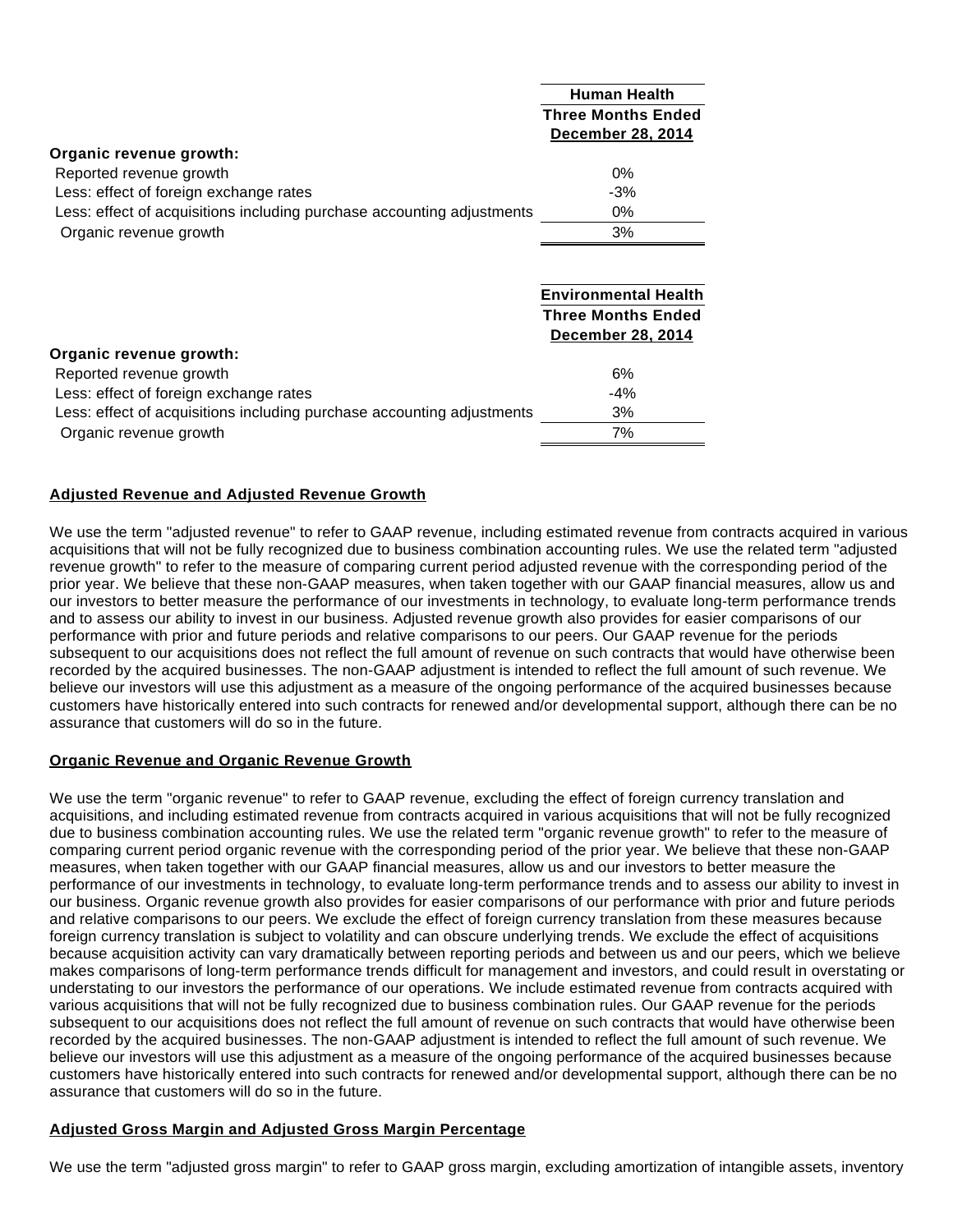fair value adjustments related to business acquisitions, other costs related to business acquisitions, and including estimated revenue from contracts acquired in various acquisitions that will not be fully recognized due to business combination accounting rules. We also exclude adjustments for mark-to-market accounting on post-retirement benefits, therefore only our projected costs have been used to calculate our non-GAAP measure. We use the related term "adjusted gross margin percentage" to refer to adjusted gross margin as a percentage of adjusted revenue. We believe that these non-GAAP measures, when taken together with our GAAP financial measures, allow us and our investors to better measure the performance of our investments in technology, to evaluate the long-term profitability trends and to assess our ability to invest in our business. We exclude amortization of intangible assets and adjustments for mark-to-market accounting on post-retirement benefits from these measures because these charges do not represent what we believe our investors consider to be costs of producing our products and could distort the additional value generated over the cost of producing those products. In addition, inventory fair value adjustments related to business acquisitions and other costs related to business acquisitions are excluded because they only occur due to an acquisition and the potential subsequent repositioning of the business that could distort the performance measures of costs used in producing our products. We include estimated revenue from contracts acquired with various acquisitions that will not be fully recognized due to business combination rules. Our GAAP revenue for the periods subsequent to our acquisitions does not reflect the full amount of revenue on such contracts that would have otherwise been recorded by the acquired businesses. The non-GAAP adjustment is intended to reflect the full amount of such revenue. We believe our investors will use this adjustment as a measure of the ongoing performance of the acquired businesses because customers have historically entered into such contracts for renewed and/or developmental support, although there can be no assurance that customers will do so in the future.

## **Adjusted Selling, General and Administrative ("SG&A") Expense and Adjusted SG&A Percentage**

We use the term "adjusted SG&A expense" to refer to GAAP SG&A expense, excluding amortization of intangible assets, changes to the fair values assigned to contingent consideration, other costs related to business acquisitions, a significant litigation matter, and significant environmental matters. We also exclude adjustments for mark-to-market accounting on postretirement benefits, therefore only our projected costs have been used to calculate our non-GAAP measure. We use the related term "adjusted SG&A percentage" to refer to adjusted SG&A expense as a percentage of adjusted revenue. We believe that these non-GAAP measures, when taken together with our GAAP financial measures, allow us and our investors to better measure the cost of the internal operating structure, our ability to leverage that structure and the level of investment required to grow our business. We exclude amortization of intangible assets, a significant litigation matter, significant environmental matters, and adjustments for mark-to-market accounting on post-retirement benefits from these measures because these charges do not represent what we believe our investors consider to be costs that support our internal operating structure and could distort the efficiencies of that structure. We exclude changes to the fair values assigned to contingent consideration and other costs related to business acquisitions because they only occur due to an acquisition and the potential subsequent repositioning of the business that could distort the performance measures of costs to support our internal operating structure.

## **Adjusted Research and Development ("R&D") Expense and Adjusted R&D Percentage**

We use the term "adjusted R&D expense" to refer to GAAP R&D expense, excluding amortization of intangible assets and other costs related to business acquisitions. We also exclude adjustments for mark-to-market accounting on post-retirement benefits, therefore only our projected costs have been used to calculate our non-GAAP measure. We use the related term "adjusted R&D percentage" to refer to adjusted R&D expense as a percentage of adjusted revenue. We believe that these non-GAAP measures, when taken together with our GAAP financial measures, allow us and our investors to better understand and evaluate our internal technology investments. We exclude amortization of intangible assets and adjustments for mark-to-market accounting on post-retirement benefits from these measures because these charges do not represent what we believe our investors consider to be internal investments in R&D activities and could distort our R&D investment level. We exclude other costs related to business acquisitions because they only occur due to an acquisition and the potential subsequent repositioning of the business that could distort the performance measures of costs to support our internal operating structure.

## **Adjusted Operating Income, Adjusted Operating Profit Percentage, Adjusted Operating Profit Margin and Adjusted Operating Margin**

We use the term "adjusted operating income," to refer to GAAP operating income, excluding amortization of intangible assets, inventory fair value adjustments related to business acquisitions, changes to the fair values assigned to contingent consideration, other costs related to business acquisitions, a significant litigation matter, significant environmental matters, asset impairments, and restructuring and contract termination charges, and including estimated revenue from contracts acquired in various acquisitions that will not be fully recognized due to business combination accounting rules. We also exclude adjustments for mark-to-market accounting on post-retirement benefits, therefore only our projected costs have been used to calculate our non-GAAP measure. Adjusted operating income is calculated by subtracting adjusted R&D expense and adjusted SG&A expense from adjusted gross margin. We use the related terms "adjusted operating profit percentage," "adjusted operating profit margin," or "adjusted operating margin" to refer to adjusted operating income as a percentage of adjusted revenue. We believe that these non-GAAP measures, when taken together with our GAAP financial measures, allow us and our investors to analyze the costs of the different components of producing and selling our products, to better measure the performance of our internal investments in technology and to evaluate the long-term profitability trends of our core operations.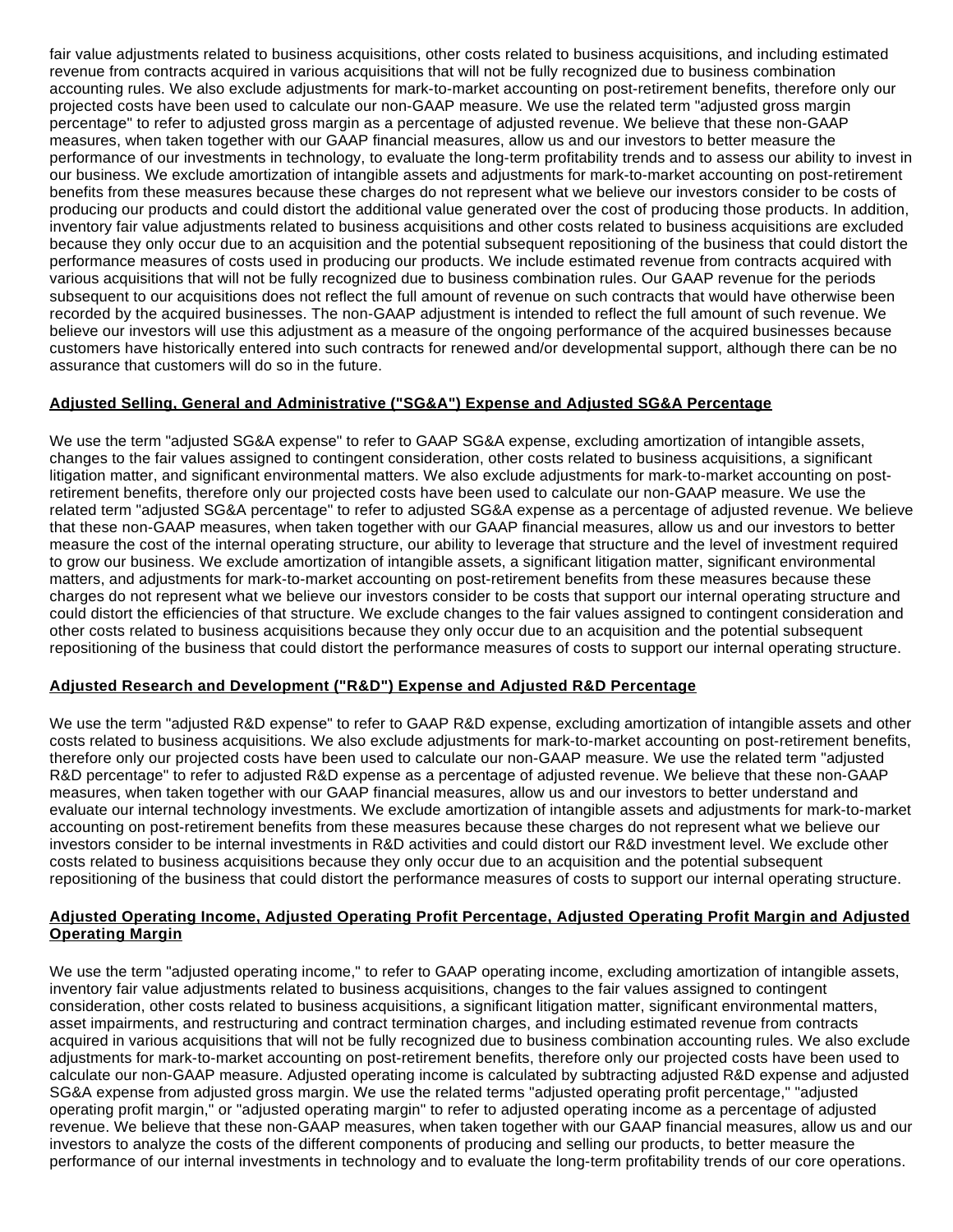Adjusted operating income also provides for easier comparisons of our performance and profitability with prior and future periods and relative comparisons to our peers. We believe our investors do not consider the items that we exclude from adjusted operating income to be costs of producing our products, investments in technology and production or costs to support our internal operating structure, and so we present this non-GAAP measure to avoid overstating or understating to our investors the performance of our operations. We exclude asset impairments and restructuring and contract termination charges because they tend to occur due to an acquisition, divestiture, repositioning of the business or other unusual event that could distort the performance measures of our internal investments and costs to support our internal operating structure. We include estimated revenue from contracts acquired with various acquisitions that will not be fully recognized due to business combination rules. Our GAAP revenue for the periods subsequent to our acquisitions does not reflect the full amount of revenue on such contracts that would have otherwise been recorded by the acquired businesses. The non-GAAP adjustment is intended to reflect the full amount of such revenue. We believe our investors will use this adjustment as a measure of the ongoing performance of the acquired businesses because customers have historically entered into such contracts for renewed and/or developmental support, although there can be no assurance that customers will do so in the future.

## **Adjusted Earnings Per Share**

We use the term "adjusted earnings per share," or "adjusted EPS," to refer to GAAP earnings per share, excluding discontinued operations, amortization of intangible assets, inventory fair value adjustments related to business acquisitions, changes to the fair values assigned to contingent consideration, other costs related to business acquisitions, a significant litigation matter, significant environmental matters, asset impairments, restructuring and contract termination charges, significant debt extinguishment charges, and significant tax credits, and including estimated revenue from contracts acquired in various acquisitions that will not be fully recognized due to business combination accounting rules. We also exclude adjustments for mark-to-market accounting on post-retirement benefits, therefore only our projected costs have been used to calculate our non-GAAP measure. Adjusted earnings per share is calculated by subtracting the items above included in adjusted gross margin, adjusted R&D expense, adjusted SG&A expense, restructuring and contract termination charges, the provision for taxes related to these items, and significant tax credits from GAAP earnings per share. We believe that this non-GAAP measure, when taken together with our GAAP financial measures, allows us and our investors to analyze the costs of producing and selling our products and the performance of our internal investments in technology and our internal operating structure, to evaluate the long-term profitability trends of our core operations and to calculate the underlying value of the core business on a dilutive share basis, which is a key measure of the value of the Company used by our management and we believe used by investors as well. Adjusted earnings per share also facilitates the overall analysis of the value of the Company and the core measure of the success of our operating business model as compared to prior and future periods and relative comparisons to our peers. We exclude discontinued operations, amortization of intangible assets, inventory fair value adjustments related to business acquisitions, changes to the fair values assigned to contingent consideration, other costs related to business acquisitions, adjustments for mark-to-market accounting on post-retirement benefits, a significant litigation matter, significant environmental matters, asset impairments, restructuring and contract termination charges, significant debt extinguishment charges, and significant tax credits, as these items do not represent what we believe our investors consider to be costs of producing our products, investments in technology and production, and costs to support our internal operating structure, which could result in overstating or understating to our investors the performance of our operations. We include estimated revenue from contracts acquired with various acquisitions that will not be fully recognized due to business combination rules. Our GAAP revenue for the periods subsequent to our acquisitions does not reflect the full amount of revenue on such contracts that would have otherwise been recorded by the acquired businesses. The non-GAAP adjustment is intended to reflect the full amount of such revenue. We believe our investors will use this adjustment as a measure of the ongoing performance of the acquired businesses because customers have historically entered into such contracts for renewed and/or developmental support, although there can be no assurance that customers will do so in the future.

The fourth quarter tax effect on adjusted EPS for (i) discontinued operations was a benefit of \$0.00 in 2014 and a benefit of \$0.03 in 2013, (ii) amortization of intangible assets was an expense of \$0.08 in 2014 and an expense of \$0.07 in 2013, (iii) inventory fair value adjustments related to business acquisitions was an expense of \$0.01 in 2014, (iv) significant environmental charges was a benefit of \$0.00 in 2014 and an expense of \$0.02 in 2013, (v) restructuring and contract termination charges was a benefit of \$0.01 in 2014 and an expense of \$0.04 in 2013, (vi) significant debt extinguishment charges was an expense of \$0.05 in 2013, (vii) significant tax credits was a benefit of \$0.08 in 2013, and (viii) adjustments for mark-to-market accounting on post-retirement benefits was an expense of \$0.24 in 2014 and a benefit of \$0.03 in 2013. The fourth quarter tax effect on adjusted EPS for each of the remaining items (changes to the fair values assigned to contingent consideration, other costs related to business acquisitions, asset impairments, and the estimated revenue from contracts acquired with various acquisitions that will not be fully recognized due to business combination accounting rules) was \$0.00 in both 2014 and 2013.

The full year tax effect on adjusted EPS through the fourth quarter for (i) discontinued operations was a benefit of \$0.02 in 2014 and a benefit of \$0.04 in 2013, (ii) amortization of intangible assets was an expense of \$0.27 in 2014 and an expense of \$0.28 in 2013, (iii) inventory fair value adjustments related to business acquisitions was an expense of \$0.01 in 2014 and an expense of \$0.00 in 2013, (iv) a significant litigation matter was an expense of \$0.02 in 2014, (v) significant environmental charges was a benefit of \$0.00 in 2014 and an expense of \$0.02 in 2013, (vi) restructuring and contract termination charges was an expense of \$0.02 in 2014 and an expense of \$0.10 in 2013, (vii) significant debt extinguishment charges was an expense of \$0.05 in 2013, (viii) significant tax credits was a benefit of \$0.16 in 2013, (ix) the estimated revenue from contracts